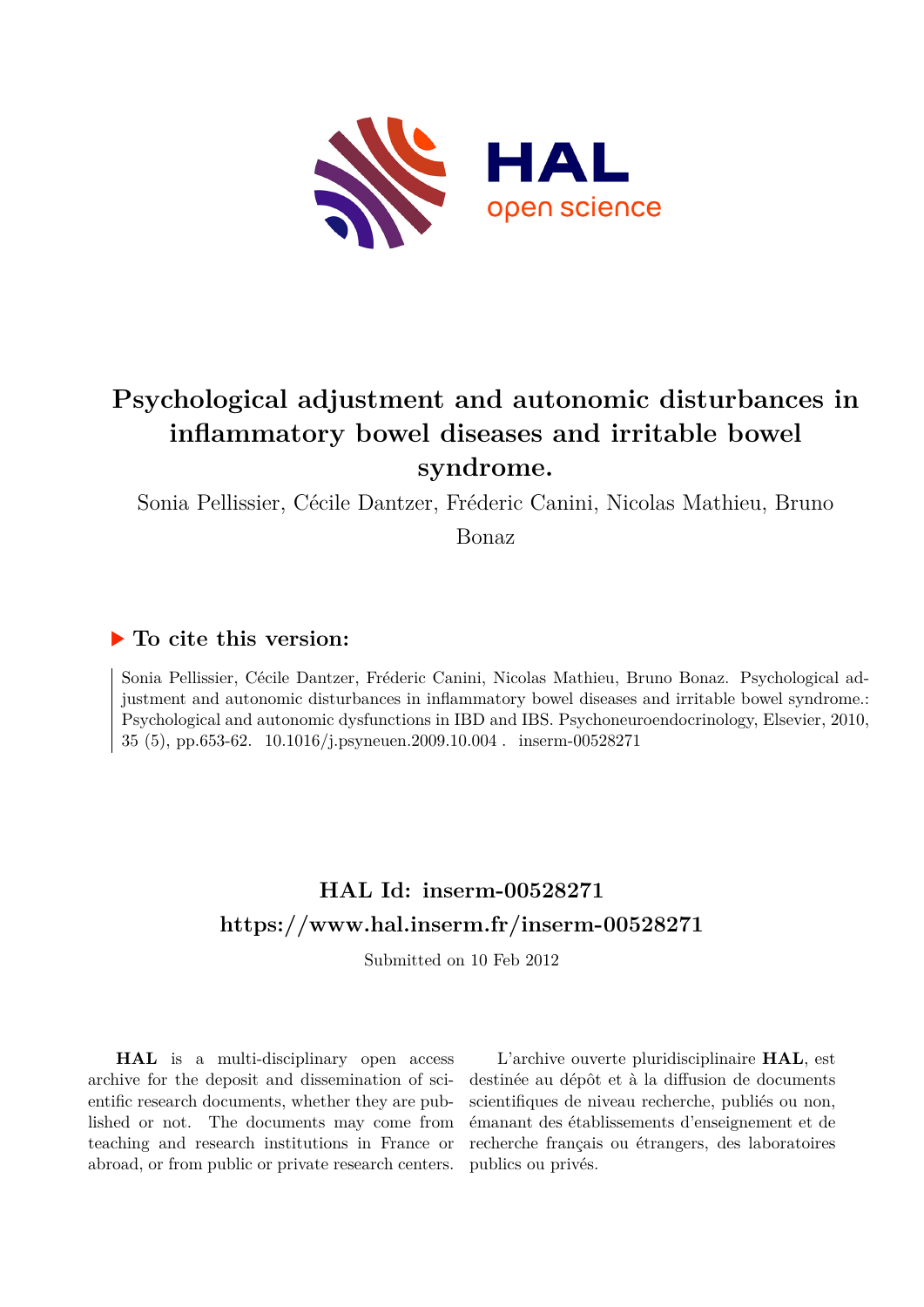## **Psychological adjustment and autonomic disturbances in inflammatory bowel diseases and irritable bowel syndrome**

Sonia Pellissier<sup>a</sup>, Cécile Dantzer<sup>b</sup>, Fréderic Canini<sup>a,c</sup>, Nicolas Mathieu<sup>4</sup>, and Bruno  $Bonaz^{a,d*}$ 

<sup>a</sup> Stress et Interactions Neuro-Digestives (SIND), Grenoble Institut des Neurosciences (GIN), Centre de Recherche INSERM 836 UJF-CEA-CHU, Grenoble, F-38043, France

<sup>b</sup> Université de Savoie, Laboratoire Inter-Universitaire de Psychologie : Personnalité, Cognition, Changement social (LIP/PC2S), Chambéry, BP 1104, F-73011, France <sup>c</sup> Département des Facteurs Humains, Pôle de Neurophysiologie du Stress, Centre de Recherches du Service de Santé des Armées Emile Pardé, 24 Avenue des Maquis du Grésivaudan, F-38702 La Tronche Cedex, France

<sup>d</sup> Clinique Universitaire d'Hépato-Gastroentérologie, CHU de Grenoble, F-38043, France

Running title: Psychological and autonomic dysfunctions in IBD and IBS

\* Corresponding author at : Clinique Universitaire d'Hépato-Gastroentérologie et Stress et Interactions Neuro-Digestives (SIND), Grenoble Institut des Neurosciences (GIN), Centre de Recherche INSERM 836 UJF-CEA-CHU, Grenoble, F-38043, France. Tel.: +33 4 76765597; fax: + 33 4 76765297.

E-mail address: [BBonaz@chu-grenoble.fr](mailto:BBonaz@chu-grenoble.fr) (B.Bonaz)

1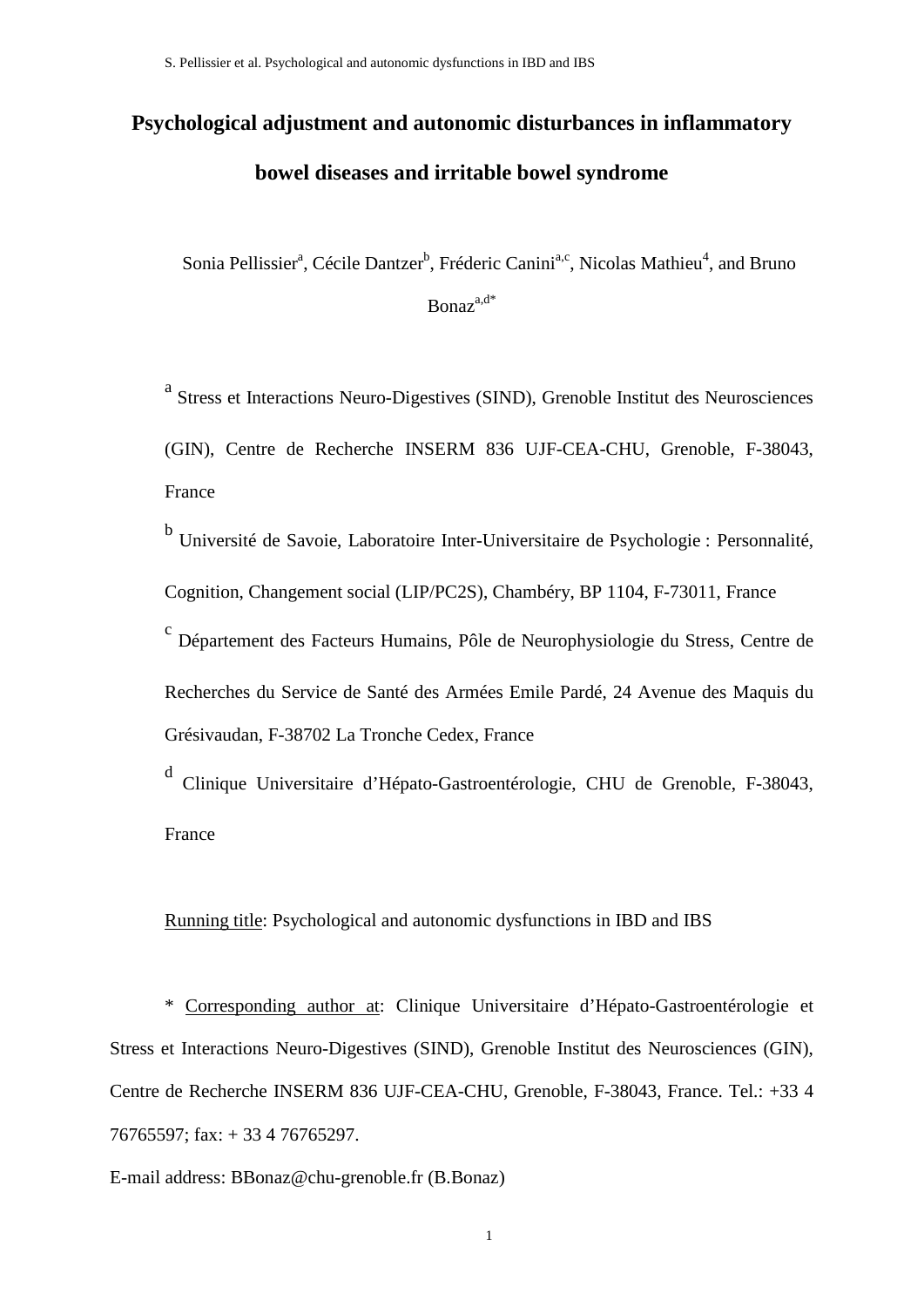**Summary** Psychological factors and the autonomic nervous system (ANS) are implicated in the pathogenesis of inflammatory bowel diseases (IBD) and irritable bowel syndrome (IBS). This study aimed to assess, *firstly* the way IBS and IBD patients cope with their pathology according to their affective adjustment and *secondly* the possible links between these affective adjustments and ANS reactivity. Patients with Crohn's disease (CD; n=26), ulcerative colitis (UC; n=22), or IBS (n=27) were recruited and compared to 21 healthy subjects based on psychological variables (trait- and state anxiety, depressive symptomatology, negative mood, perceived stress, coping, health locus of control) and sympatho-vagal balance through heart-rate variability monitored at rest. A principal component analysis, performed on all affective variables, isolated a leading factor labelled as "affective adjustment". In each disease, patients were distributed into positive and negative affective adjustment. In all the diseases, a positive affect was associated with problemfocused coping, and a negative affect with emotion-focused coping and external health locus of control. Results show that the sympatho-vagal balance varied according to the disease. In CD presenting positive affectivity, an adapted high sympathetic activity was observed. In UC, a parasympathetic blunt was observed in the presence of negative affectivity and an equilibrated sympatho-vagal balance in the presence of positive affectivity. In contrast, in IBS, an important dysautonomia (with high sympathetic and low parasympathetic tone) was constantly observed whatever the affective adjustment. In conclusion, this study suggests that the equilibrium of the ANS is differentially adapted according to the disease. This equilibrium is conjugated with positive affective and cognitive adjustment in IBD (CD and UC) but not in IBS.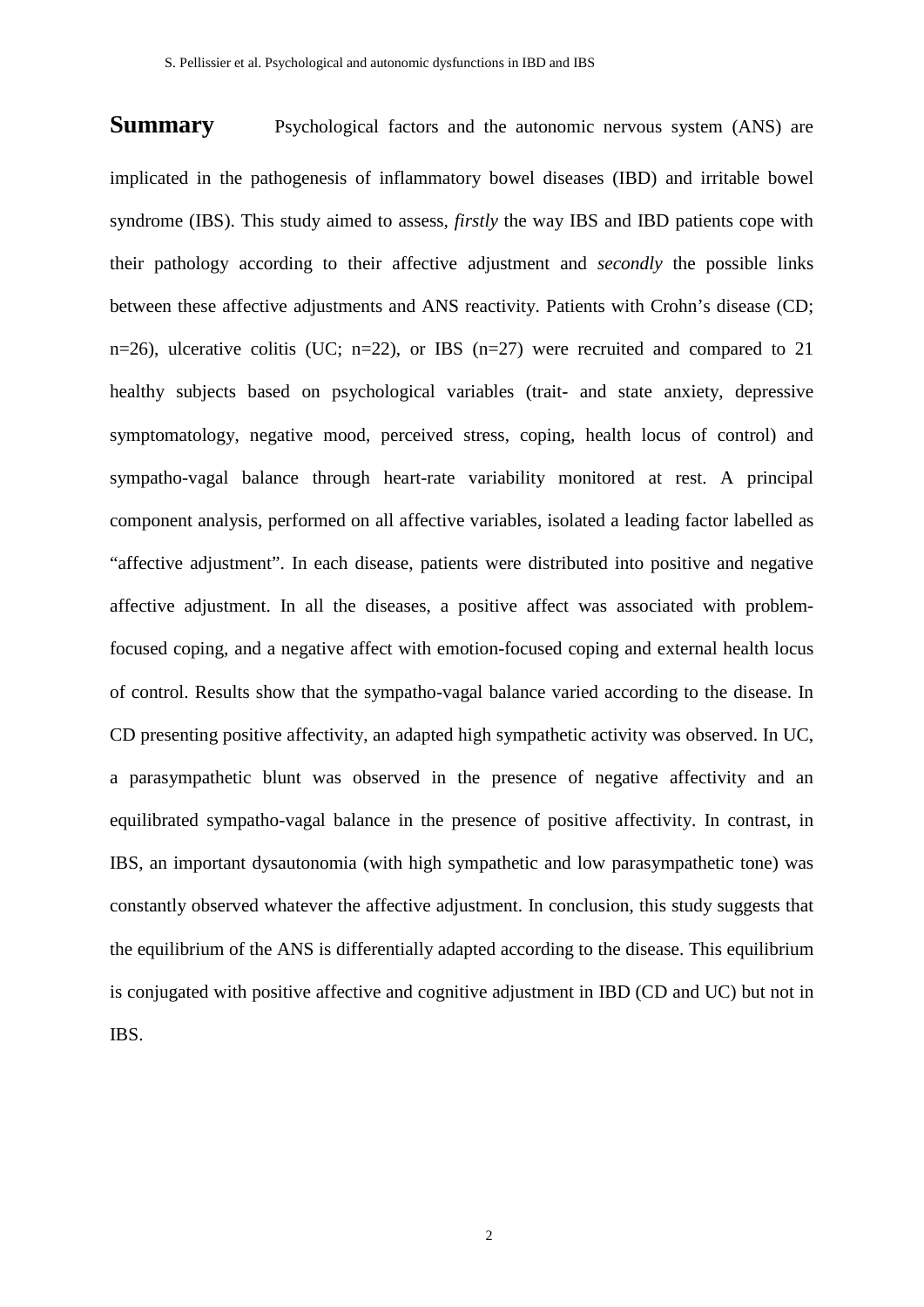KEYWORDS: Inflammatory bowel diseases (IBD); Irritable bowel syndrome (IBS); Coping; Emotion; Heart rate variability (HRV); Autonomic nervous system (ANS)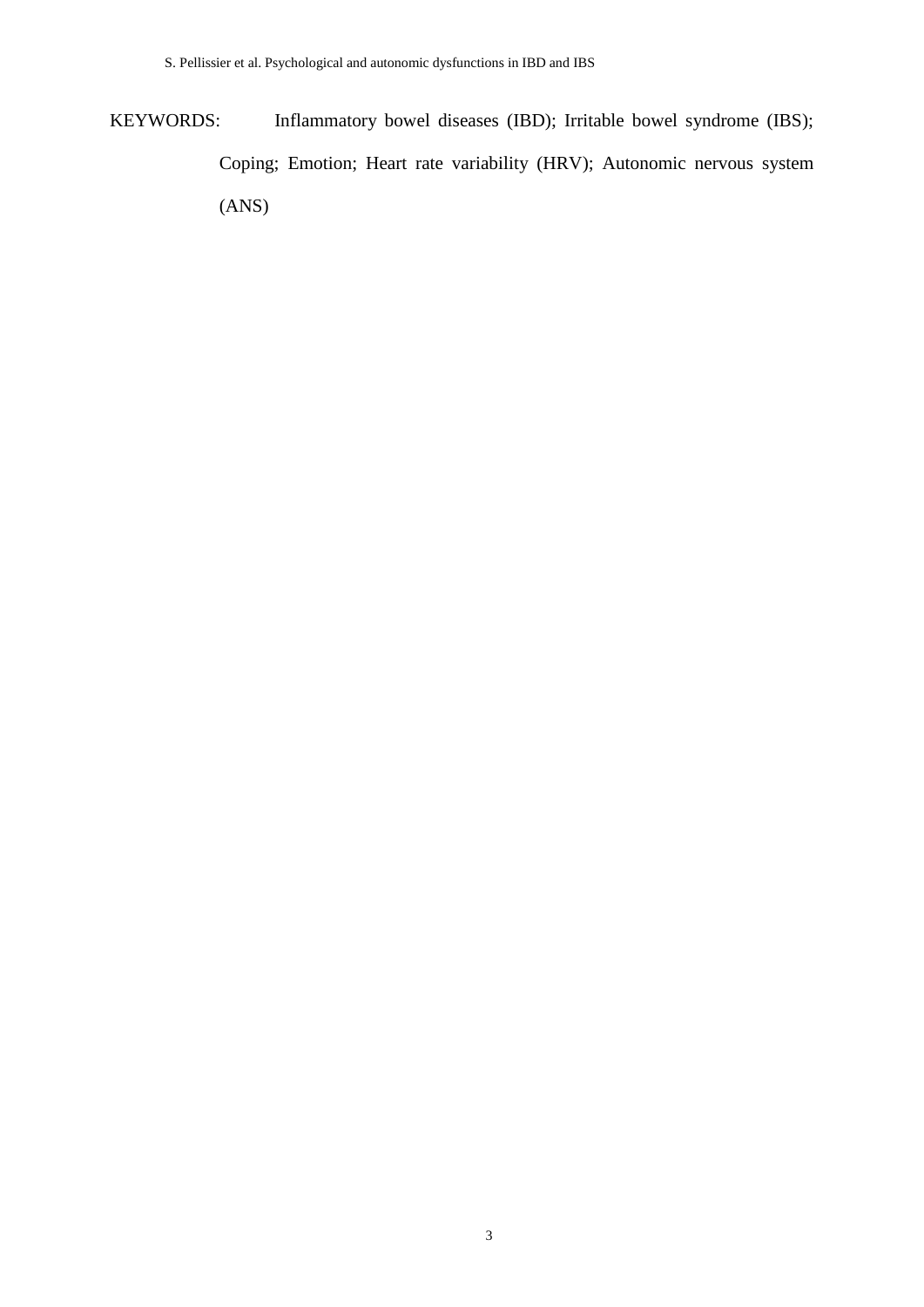## **1. Introduction**

Inflammatory bowel diseases (IBD) are primarily comprised of 2 disorders: ulcerative colitis (UC) and Crohn's disease (CD). IBD are characterized by a chronic course in which phases of remission of variable length are interrupted by acute episodes. Irritable Bowel Syndrome (IBS) is a highly prevalent functional gastrointestinal disorder mainly characterized by abdominal pain and discomfort in association with altered bowel habits in the absence of any structural abnormalities (Schepper et al., 2008; Thompson et al., 2000; Thompson et al., 1999). Despite differences in the aetiologies of IBD and IBS (Baumgart and Sandborn, 2007; Von Stein et al., 2008) stress represents a common risk factor in their pathogenesis. Patients often report stressful life events at the onset and/or during the time course of their disease (Collins, 2001; Li et al., 2004; Mawdsley and Rampton, 2005; Mönnikes et al., 2001; Reber et al., 2006; Tang et al., 2008). The burden of such chronic diseases adds undercurrents of psychological strain to the weight of the pathology. Most of the psychological disturbances reported in IBD and IBS are therefore principally related to the illness' time course (Jones et al., 2006). It results in high perceived stress levels (Rogala et al., 2008; Tang et al., 2008), impaired quality of life (Coffin et al., 2004) and affective co-morbidities such as worries, anxiety, negative mood or depression (Miehsler et al., 2008; Mittermaier et al., 2004; Olden, 2008; Sugaya and Nomura, 2008). This forces the patients to develop coping strategies such as *i) problem-focused coping* (i.e., where the individual faces the problem, seeks a solution, tries to resolve it), *ii) emotion-focused coping* (i.e., where the individual changes by denying that there is a problem to be able to cope with) and *iii) search for social support* (i.e., where the individual asks his family or health professionals for help, or counselling). These coping strategies may in turn influence the path of their disease: CD patients with low avoidance coping strategies were the least likely to relapse (Bitton et al., 2008). The individual coping style may therefore determine the outcome, which combines psychological (e.g., anxiety,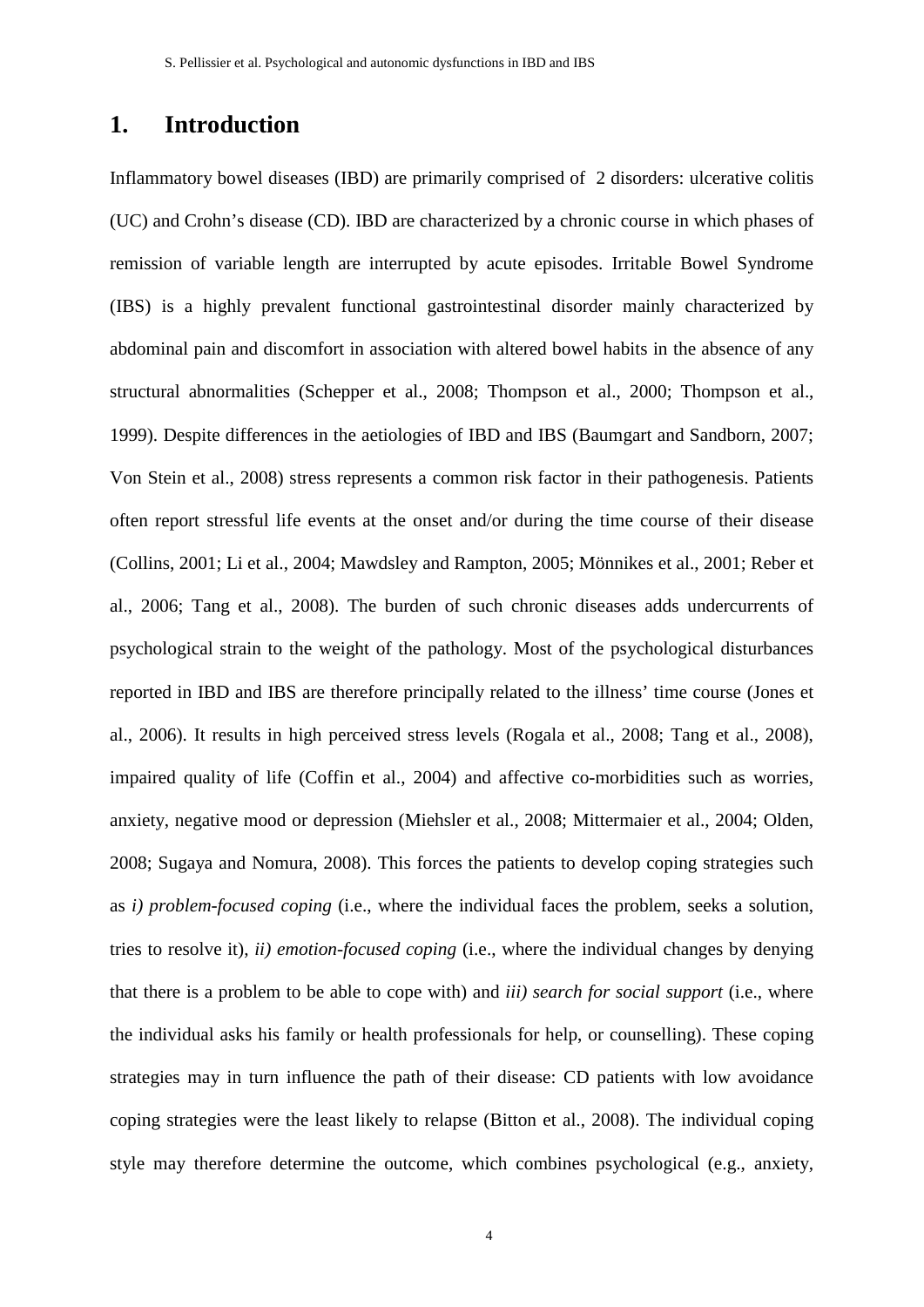depression), social (e.g., absenteeism, social withdrawal) and biological (e.g., evolution of the disease) dimensions. This is commonly observed in multiple chronic diseases (such as arthritis or heart disease) in which problem-focused coping or search for social support is usually more beneficial than emotion-focused coping (Martz and Livneh, 2007; Thompson and Gustafson, 1996). This point of view agrees with the Lazarus & Folkman's transactional model of stress in which stress is considered as the result of an "imbalance between demands and resources" occurring when "pressure exceeds one's perceived ability to cope" (Lazarus and Folkman, 1984). It could be speculation then, that the extent of positive affects influence coping in favour of beneficial ways (i.e. problem-focused and social search coping).

The interrelations between digestive diseases and psychological disturbances reflect the special link between the brain and the gut in what is called the "brain-gut axis". The autonomic nervous system (ANS) is the neural interface relaying bottom-up and top-down informations. Visceral sensations are carried through vagal afferents. These informations directly modulate efferent premotor regions of the ANS (Craig, 2002; Mayer et al., 2006). More importantly, these efferent regions can also be negatively or positively modulated by a set of upper brain regions like amygdala, hippocampus and prefrontal cortex (Benarroch, 1993; Loewy and Spyer, 1990; Saper, 2002). These regions which can modulate gut function, are also involved in the regulation of emotional (e.g., mood, anxiety, negative affects, pain) and cognitive behaviours (e.g., decision making, planning, search for informations), and therefore in the development of social behaviour, coping strategy and well-being (Gillanders et al., 2008; Seminowicz et al., 2004). Accordingly, a growing body of evidence suggests the existence of autonomic dysfunctions in patients with IBD and IBS (Ollsson et al., 2007; Spaziani et al., 2008; Spetalen et al., 2008; Taylor and Keely, 2007; Van Orshoven et al., 2006), whatever the severity of symptoms and even during remission in IBD or asymptomatic phase in IBS (Ganguli et al., 2007; Sharma et al., 2008). Despite these findings, little is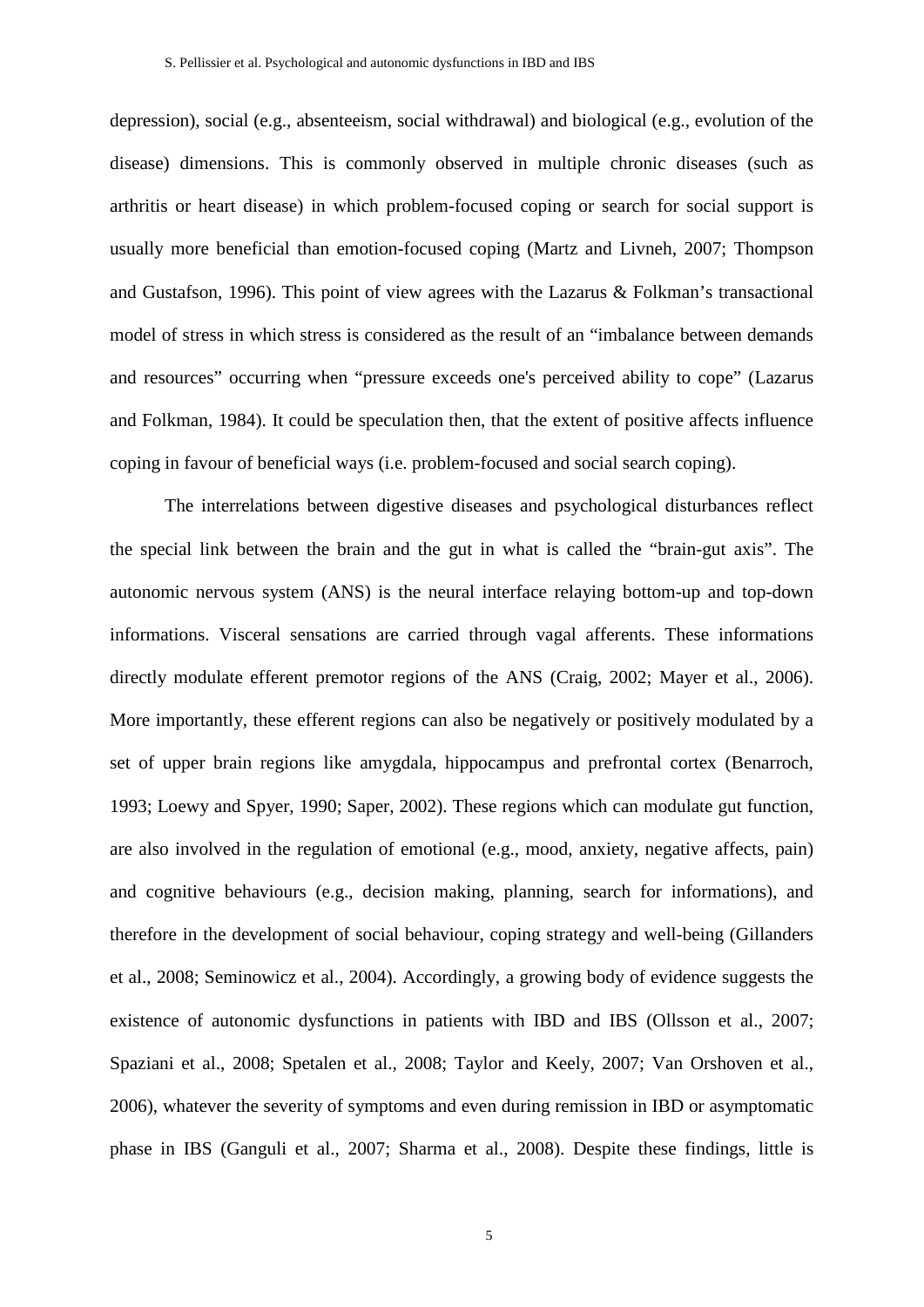known about the type of autonomic dysfunctions according to the way patients are psychologically adjusted with negative or positive affects. We speculate that the positive or negative affects observed in IBD and IBS patients are associated to specific coping strategies (more problem-centred in the positive affects cases or more emotion-centred in the negative affects cases) and to an adapted ANS activity (equilibrated autonomic balance in the positive affects cases and an imbalance in the negative affects cases). Since gut diseases are heterogeneous, we have studied these relations in three groups of patients (IBS, IBD with CD or IBD with UC) in comparison to healthy controls. In order to understand the links between emotional affects, coping strategies and ANS adaptations, each group of patients was subdivided into two subgroups according to their emotional adjustment. Differences in coping style and ANS balance were analyzed in these two subgroups.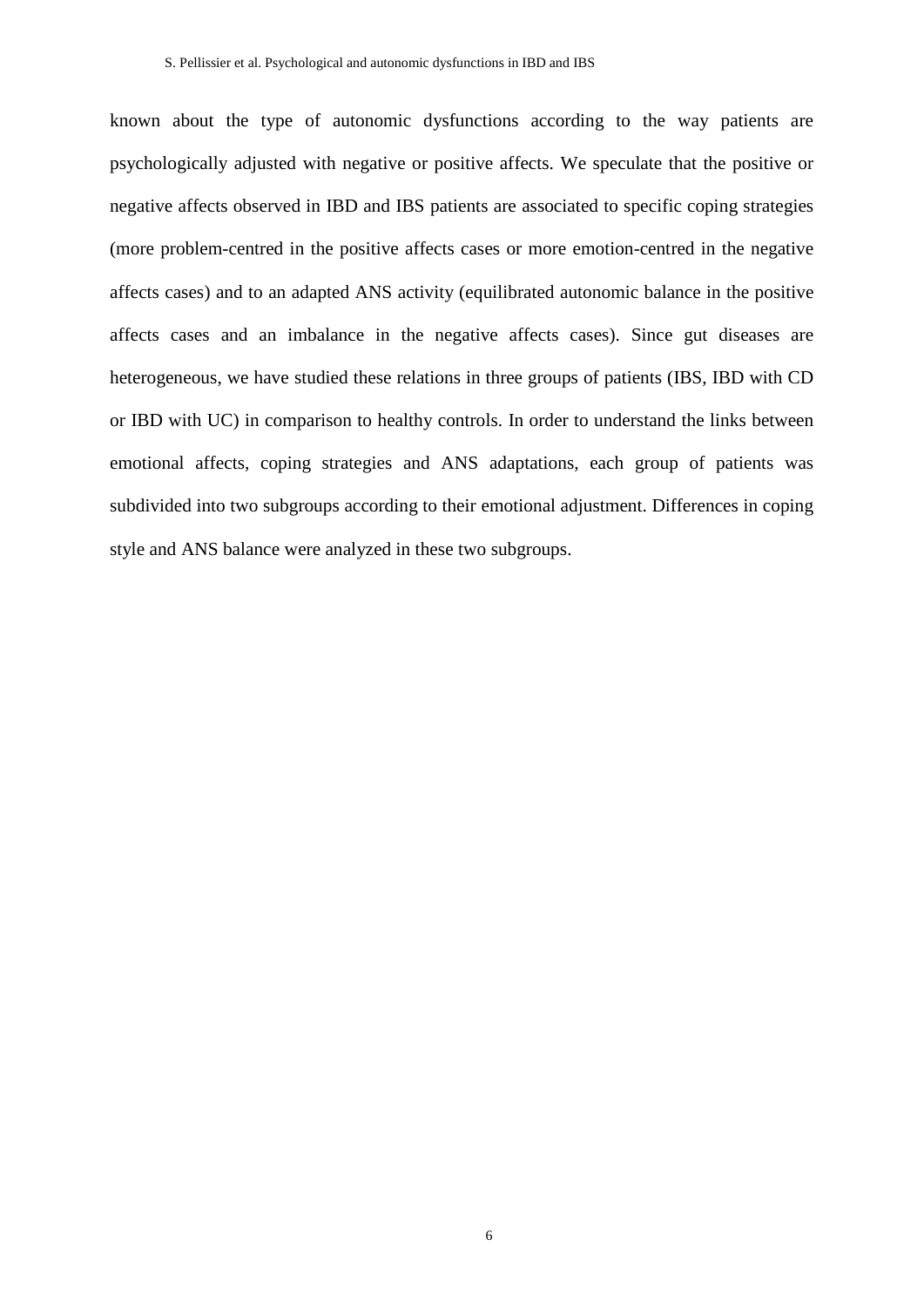## **2. Materials and Methods**

#### **2.1. Subjects (**Table 1, subject demographics**)**

Ninety-six subjects were prospectively recruited between January  $1<sup>st</sup>$ , 2006 and December 31<sup>st</sup>, 2007. All patients were recruited in our Gastroenterology Department while age- and sex-matched healthy subjects were included from the Grenoble Inserm Clinical Investigation Centre. Subjects were distributed as: *i) Healthy volunteers* (controls, n=21), *ii) IBS patients* (n=27), *iii) IBD patients* (UC, n=22; CD, n=26). The study was conducted according to the Declaration of Helsinki and in accordance with the guidelines of Good Clinical Practice. The protocol was approved by the ethical committee of the Grenoble Faculty of Medicine and Hospital (France) and written informed consent was obtained from each participant.

## **2.2. Criteria for inclusion**

## 2.2.1. IBD patients

CD patients were selected according to their phenotype as defined by the Vienna classification (Gasche, 1998). CD patients with isolated ano-perineal or upper digestive tract lesions were not eligible. CD activity was evaluated by the Harvey–Bradshaw index (HBI, (Harvey and Bradshaw, 1980) and patients with an HBI>4 on inclusion were considered under clinical relapse. UC patients with lesions limited to the rectum were not eligible. UC activity was evaluated by the ulcerative colitis activity index (UCAI; Lichtiger et al., 1994) *and patients with a UCAI*≥10 were considered to have a clinical relapse.

Concomitant treatments (e.g., date of start, duration, stable dose, mean dose) were recorded. Patients were included only if they had a stable dose of *i) 5-aminosalicylates* for at least 2 weeks, *ii) corticosteroids* for at least 2 weeks, *iii) immunosuppressives* (e.g.,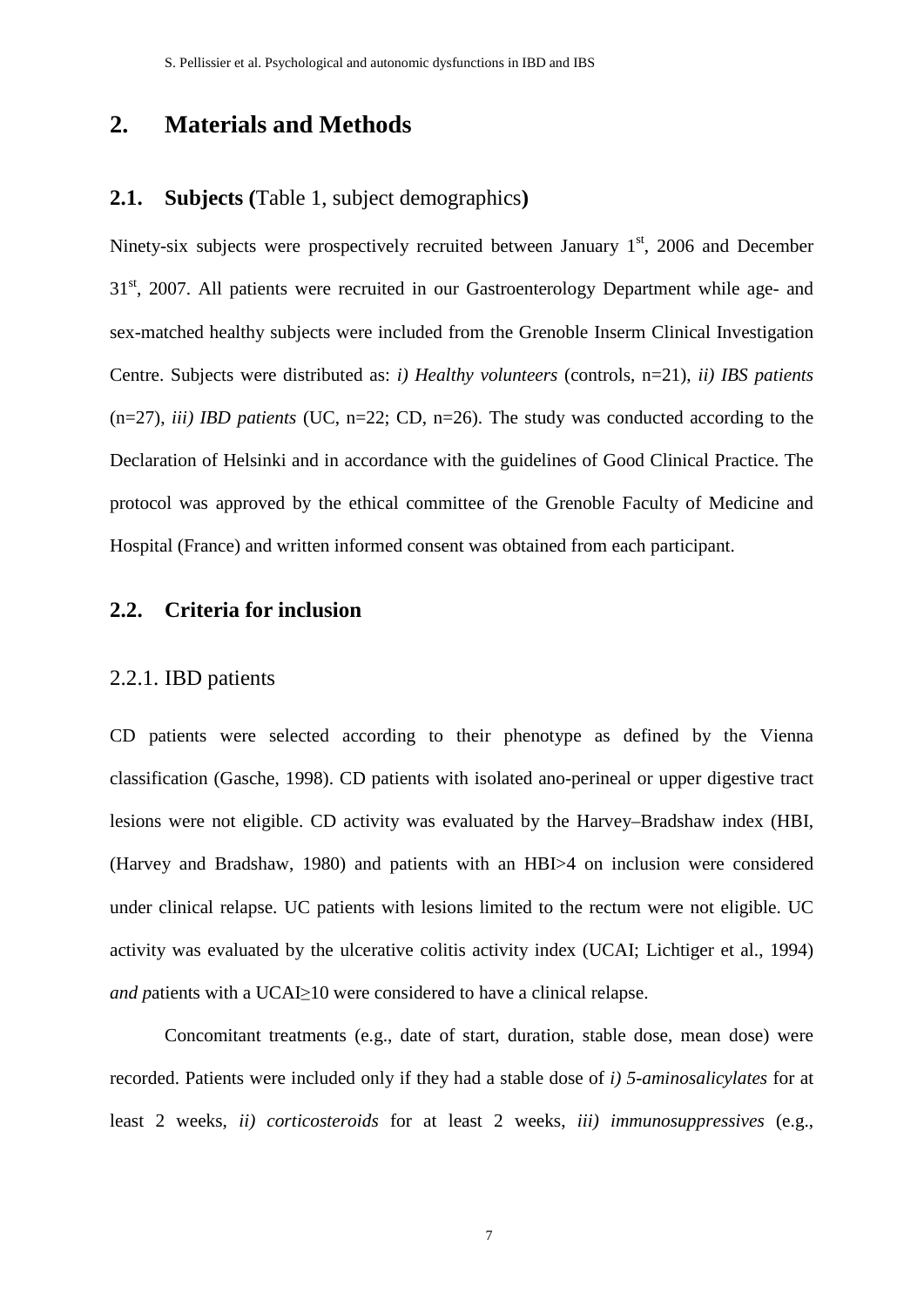azathioprine/mercaptopurine, methotrexate) for at least 12 weeks, and *iv) biological therapy* (e.g., infliximab, adalimumab) for at least 8 weeks.

#### 2.2.2. IBS patients

Patients were selected according to Rome II criteria (Thompson et al., 1999): at least 12 weeks, not necessarily consecutive, in the preceding 12 months of abdominal discomfort or pain that has two out of three features: 1) Relieved with defecation; and/or 2) Onset associated with a change in frequency of stool; and/or 3) Onset associated with a change in form (appearance) of stool. Patients who had previously undergone abdominal surgery, except appendectomy and/or cholecystectomy, were excluded from the study. The severity of disease was estimated through the completed standardized bowel disease questionnaire (Coffin et al., 2004) and a visual analogic scale (VAS) measuring the intensity of perceived pain the day of HRV assessment. The lack of organicity for patient's symptoms was assumed through: *i)* a negative physical examination; *ii)* a normal colonoscopy performed within the last five years with normal biopsies (i.e., absence of microscopic colitis); *iii*) normal limited laboratory evaluations with a lack of inflammation (i.e., erythrocyte sedimentation rate, C-reactive protein), anaemia and infection (complete blood cell count) and endocrine or metabolic disturbances (i.e., thyroid stimulating hormone, chemical analysis).

## **2.3. Criteria for exclusion**

Patients were excluded from the study if: *(i)* they did not fulfil the regulatory conditions; *(ii)* they had past or present medical conditions complicated by autonomic dysfunction (e.g., peripheral neuropathy, diabetes, vagotomy, dysthyroidism, amyloidosis, asthma, heart failure, renal insufficiency, alcoholism), psychiatric disorders (e.g., panic disorder, uncontrolled depression), *(iii)* they were under medication susceptible to modify the ANS (e.g., anticholinergics, antiarrhytmics, clonidine, beta blocking agents, tricyclic antidepressants,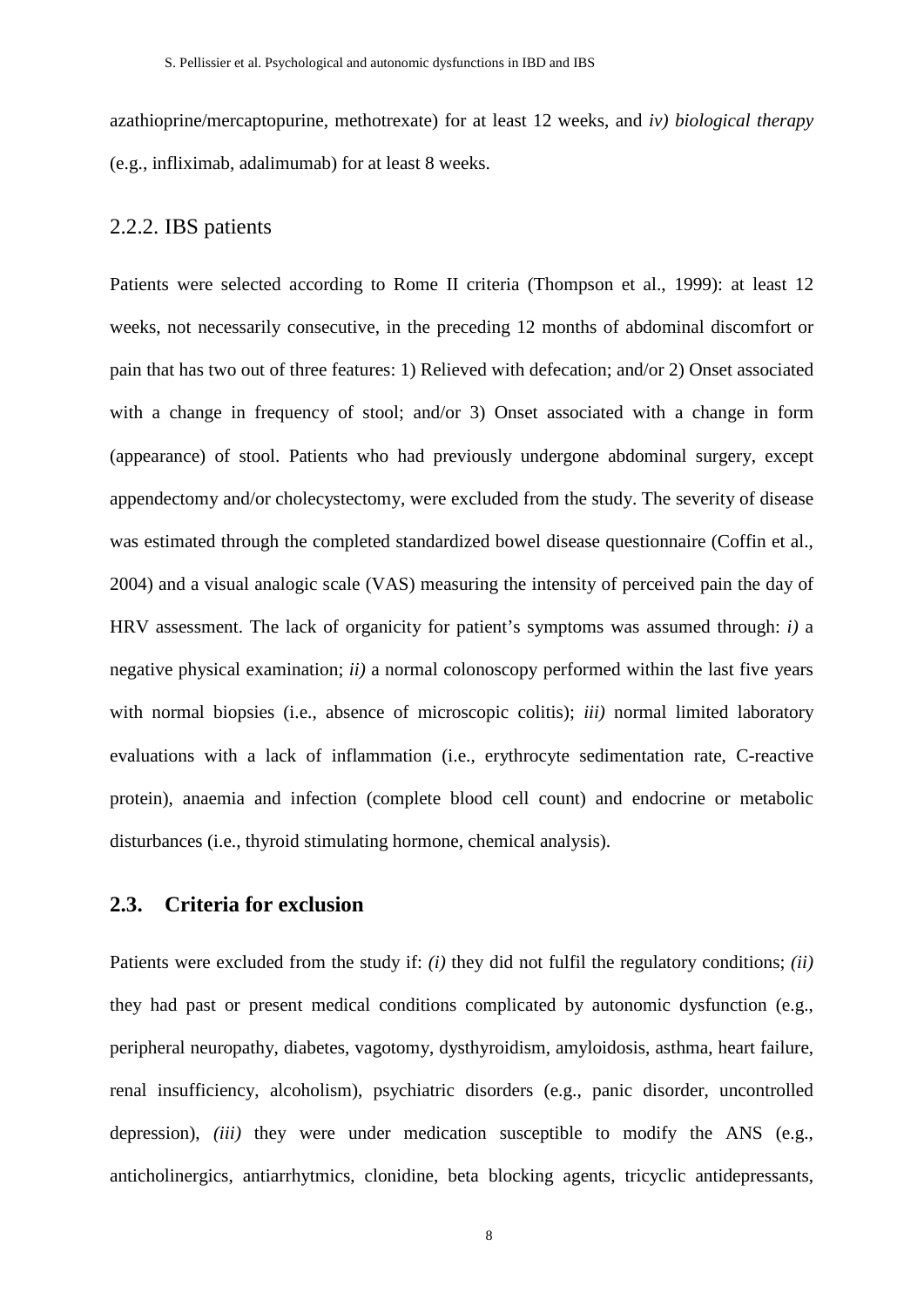metronidazole). Smokers were asked to abstain from smoking on the morning of their testing session.

## **2.4. Experimental design**

All patients underwent an interview concerning their history (disease duration, extent, extraintestinal manifestations, course, current and past therapies, past medical history, medications) and a physical examination in order to determine their inclusion in the study according to the defined criteria described above.

After enrolment, the patients came one at a time in the Department of Gastroenterology. Upon their arrival, patients were led into a quiet examining room and asked to sit down in a comfortable armchair. After a 30-min period of relaxation, patients underwent a 10-min ECG assessment during which the technician carefully observed the optimal condition to ensure that recording was free of body movements, conversations, and any subjective discomfort. After ECG recording, patients responded to psychological questionnaires in a separate quiet examining room for 30 to 45 min. All experimental sessions were performed between 8 AM and 12 AM.

# **2.5. Autonomic assessment: Power spectral analysis of Heart Rate Variability**

ANS activity was explored using heart rate variability (HRV) as a reliable and non invasive method to assess sympatho-vagal balance (Lombardi et al., 1996). Initially described by Akselrod (Akselrod et al., 1981) to explore cardiovascular control, this tool is now commonly used in gastrointestinal physiology to assess autonomic imbalances related to digestive autonomic regulation (Chen et al., 2004; Chen et al., 2006; Jarrett et al., 2008; Ng et al., 2007; Petelenz et al., 2004). ECG signal was acquired through electrodes placed on each wrist. HRV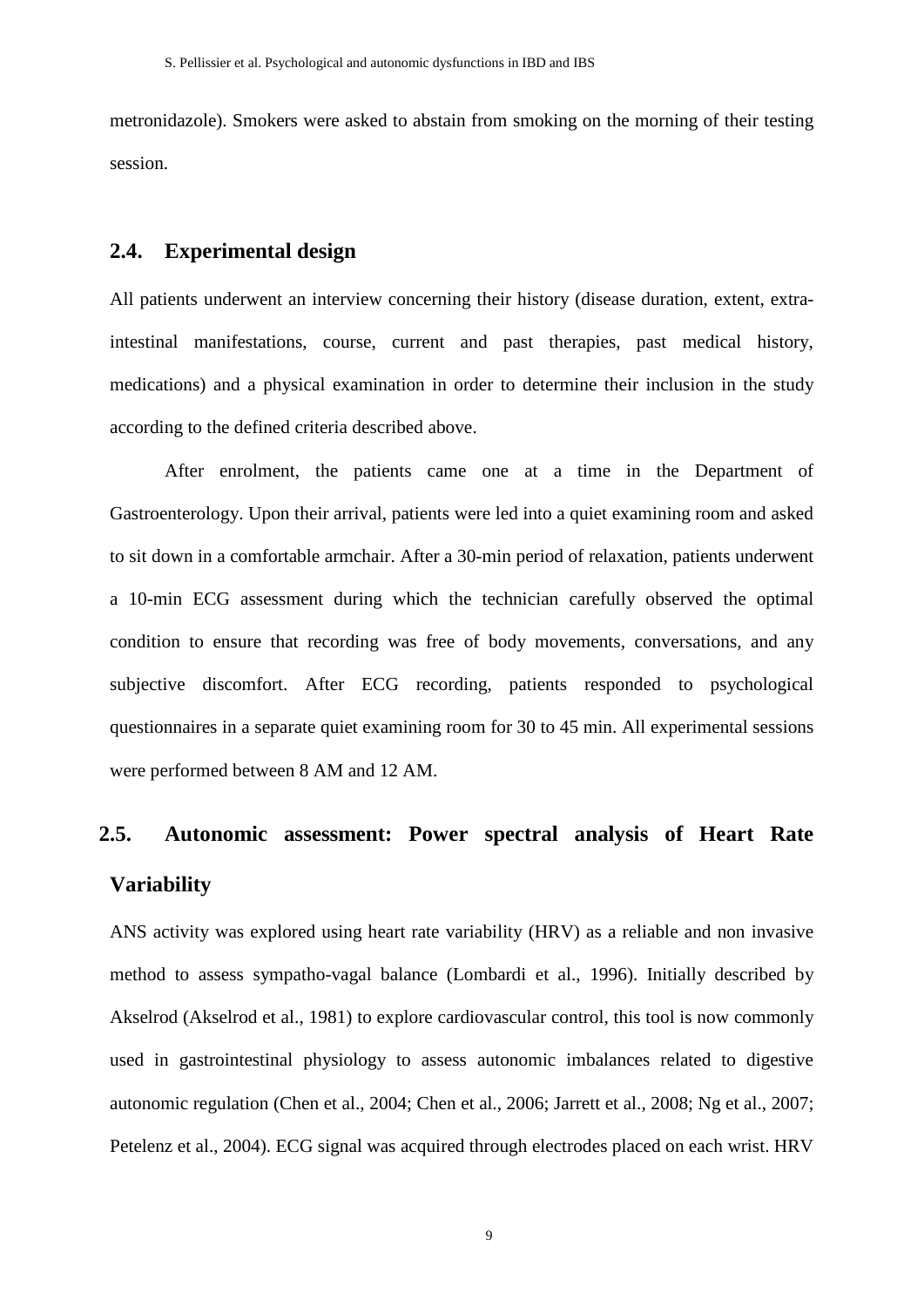analysis was performed with specific software (Heart Rhythm Scanner, Biocom Technologies, USA). Firstly, QRS complexes were automatically classified. Ectopic or abnormal QRS complexes and noise were automatically removed. The signal was then carefully checked and remaining abnormalities were manually removed. Then, a standard spectral analysis was applied on inter-beat intervals by means of Fast Fourier Transformation (FFT). The following parameters were calculated: *(i)* Total Power (TP, from 0 to 0.4 Hz, msec<sup>2</sup>) was considered as the net effect of all physiological mechanisms contributing to HRV; (*ii*) High Frequency power spectrum (HF, from  $0.15$  to  $0.4$  Hz, msec<sup>2</sup>) reflected both parasympathetic and fluctuations caused by respiratory sinus arrhythmia; *(iii)* Low Frequency power spectrum (LF, from  $0.04$  to  $0.15$  Hz, msec<sup>2</sup>) reflected both sympathetic and parasympathetic tone; *(iv)* Very Low Frequency power spectrum (VLF, from 0.0033 to  $0.004$  Hz, msec<sup>2</sup>) might represent various negative emotions or worries in short time recording (Yeragani et al., 1998). These variables were then expressed in normalized units: normalized VLF (VLFn) was calculated as the ratio of absolute values VLF/TP-(LF+HF) and the same was carried out for normalized HF [HFn, HF/(TP-VLF)] and normalized LF [LFn, LF/(TP-VLF)]. This calculation minimized the effect of changes in Very Low Frequency power or LF and HF power and emphasized the changes in sympathetic or parasympathetic regulation. *(v)* Lastly, LF/HF ratio was calculated as a global marker of the balance between sympathetic and parasympathetic tones.

### **2.6. Psychological assessments**

*Anxious symptomatology* was assessed using the trait version of the State-Trait Anxiety Inventory (STAI; Spielberger et al., 1983), validated in French by Bruchon-Schweitzer and Paulhan (Bruchon-Schweitzer and Paulhan, 1993). It differentiates the more general and longstanding quality of "trait anxiety" from the temporary condition of "state anxiety". It consists of two scales with 20 items each, with a score varying from 20 to 80, a high score indicating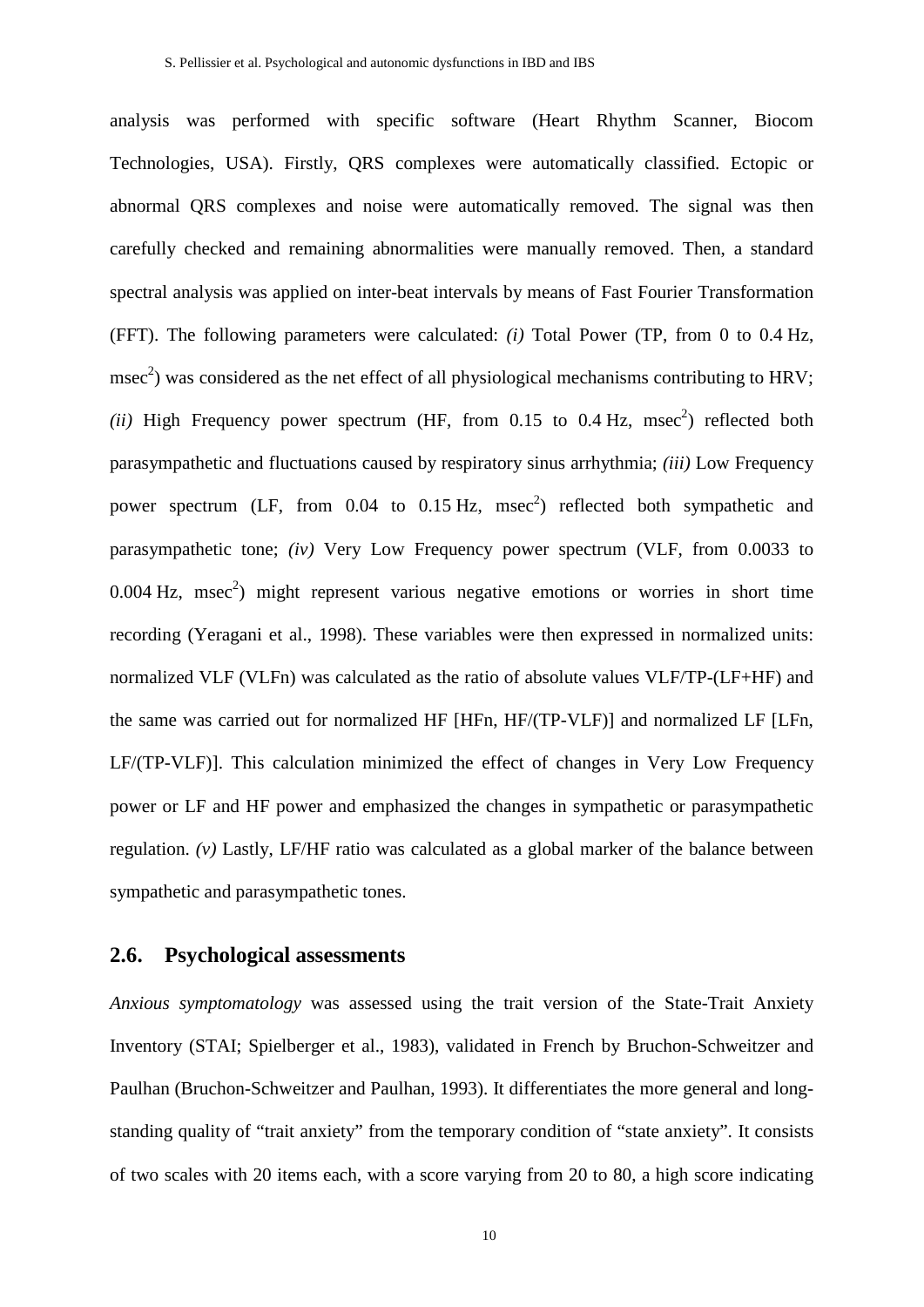high anxiety. In the present sample, the internal consistency was high in both scales (stateanxiety scale: alpha=0.93; trait-anxiety scale: alpha=0.90).

*Depressive symptomatology* was assessed by the Center for Epidemiologic Studies-Depression Scale (CES-D; (Fuhrer and Rouillon, 1989; Radloff, 1977). This brief scale (20 items) assesses symptoms or behaviours often associated with depression. The total score varies from 0 to 60, a high score signifying a high level of depressive symptomatology. An alpha coefficient for internal consistency of 0.85 has been reported in general population samples and 0.90 in psychiatric samples (Nunnally, 1978). In the present sample, the alpha coefficient was 0.92.

*Perceived stress* was evaluated by the Perceived Stress Scale (PSS; (Cohen, 1983), which corresponds to the transactional definition of stress proposed by Lazarus et Folkman where a situation is perceived as stressful if it is perceived as threatening, unpredictable and uncontrollable (Lazarus and Folkman, 1984). This 14-items PSS version presents the best psychometric qualities. Each item is coded for the preceding one-month period from 1 « never » to 5 « often ». A global stress intensity score is calculated from 14 to 70, a high score signifying high stress intensity. In the present sample, the alpha coefficient was 0.80.

*Negative mood* was assessed with the negative mood subscale of the Positive And Negative Affect Scale (PANAS; (Watson et al., 1988a). The response of clinical or normal subjects on pleasant and unpleasant emotional content followed a 2-factor structure with pleasant terms (e.g., being enthusiastic, active) called "positive affect" and unpleasant terms (e.g., sadness, distress, hostility, worry) called "negative affect". The latter, often considered as a general indicator of psychological distress, is composed of depression, anxiety and neurosis. The balance between both factors is evaluated through 20 emotional states (10 positive and 10 negative). For each state, the patients indicate how they felt during the last month on a 5-point Lickert scale (from « not at all » to « very often »). The score for negative affect vary from 10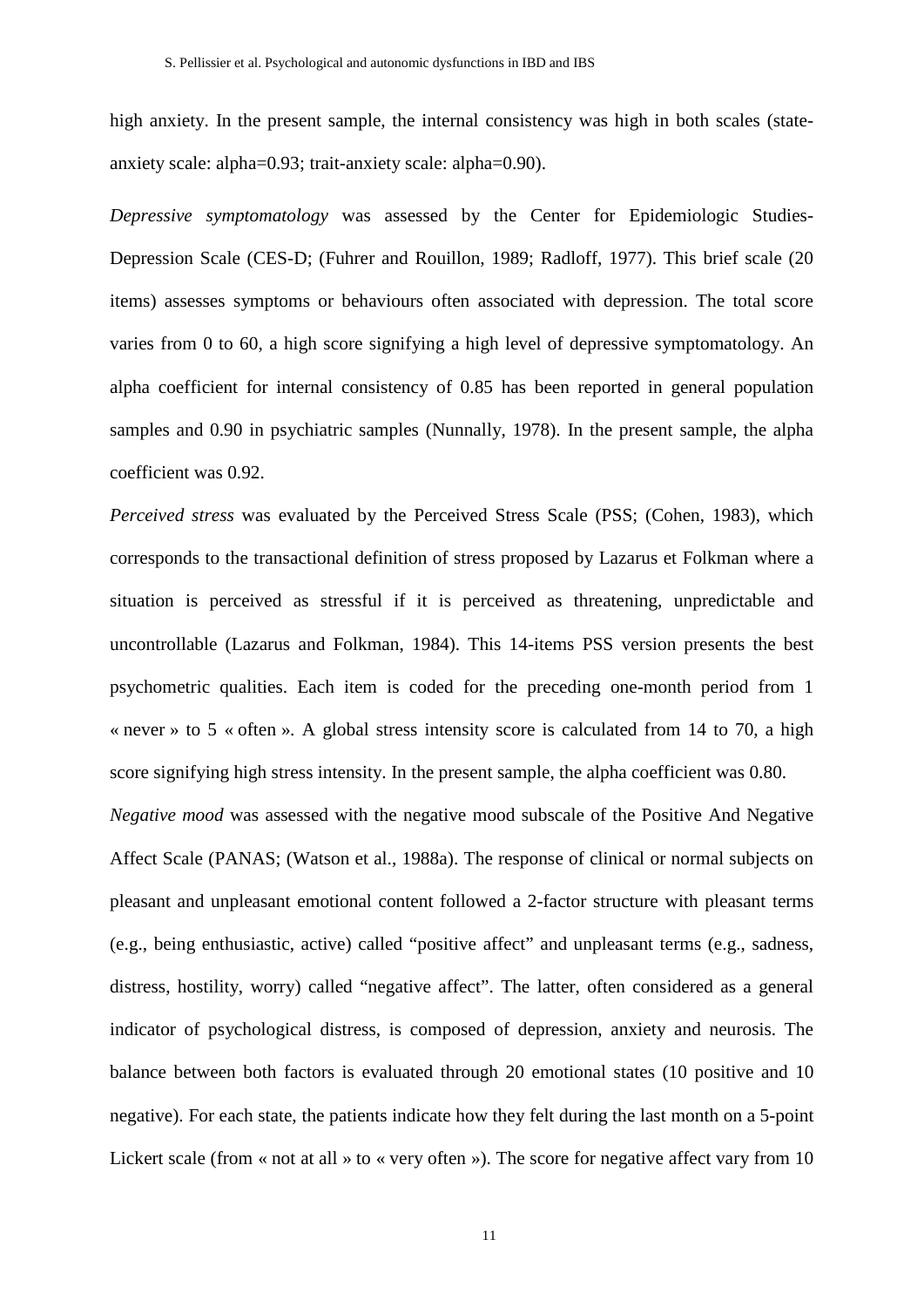to 50, a high score meaning a high negative affect. In the present sample, the alpha coefficient was 0.82 for the negative affect scale.

*Coping strategies* were measured by the Ways of Coping Checklist Revised (WCC-R; (Vitaliano et al., 1985), validated in French by Cousson et al. (Cousson et al., 1996). The questionnaire is composed of three subscales: *(i)* problem-focused coping with a total score varying from 10 to 40 *(ii)* emotion-focused coping (total score from 9 to 36) and *(iii)* searching social support (total score from8 to 32). For each subscale, a high score indicates a tendency to use the coping strategy. In our sample, the internal consistency for each subscale was 0.79, 0.45, and 0.85, respectively.

*Health locus of control* was evaluated with the Multidimensional Health Locus of Control Scale (MHLCS; (Wallston et al., 1978). It provides assessments of internal self-perceived (one scale) and external perceived locus of control (2 scales, "powerful others" indicates the responsibility for the individual's health on healthcare or professionals; and "Chance" indicates that health is under the control of fate or luck). Respondents were asked to answer on a 6-point Lickert scale from « strong disagreement » to « strong agreement ». The total score for each scale varies from 4 to 24. A high score on the internal scale indicates personal health responsibility and high scores on both external scales indicate no personal health responsibility. In our sample, the internal consistency was 0.45 for internal subscale, 0.67 for "powerful others", and 0.40 for "chance" subscales.

#### **2.7. Statistical analysis**

A Principal Components Analysis was first performed to detect a relationship between affective variables (i.e., CES-D, PANAS negative mood, STAI, PSS) and to reduce them into a single robust dimensional axis. The results of an exploratory factor analysis support such as a single-factor solution explaining 73.9% of the variance. For instance, subjects with low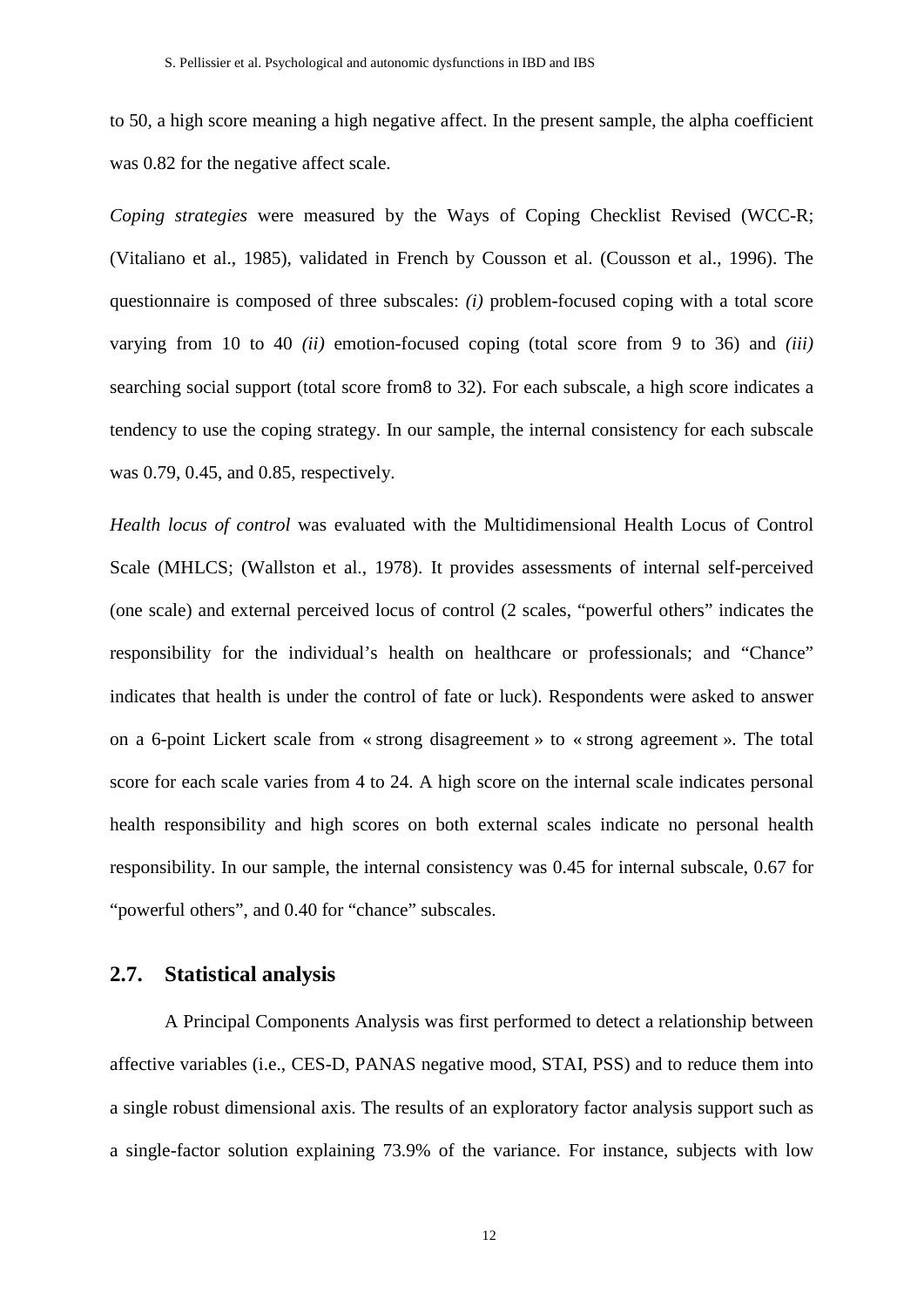affective tonus exhibited high scores in STAI, CES-D, PANAS negative mood, and PSS. All variables had a negative weight on this factor meaning that subjects with low scores on this new variable presented a positive affect and subjects with high scores had a negative affect. Factor scores were then used to categorize subjects in negative or positive affect using Kmeans clustering method based on observations. Two clusters of subjects (Table 2) were therefore identified: subjects with positive affect  $(CD^+$ ,  $UC^+$  and  $IBS^+$  patients) and subjects with negative affect (CD<sup>-</sup>, UC<sup>-</sup> and IBS<sup>-</sup> patients).

A complementary analysis was carried out to determine whether the actual activity of the disease, as assessed through disease activity index, in IBD patients or the level of perceived pain in IBS patients, modified acutely both psychological and physiological states, in order to verify if the level of disease activity constituted a bias. No interactions between disease activity variables and variables of interest were observed for UC and IBS patients. In contrast, an interaction between disease activity index and affective adjustment was found for HRV variables for CD patients. Patients with active CD were therefore discarded from the following steps of statistical analysis (n=5 patients). Moreover, concerning IBS patients, half of them reported diarrhoea but they were equally distributed in both negative and positive affective adjustment groups (Chi<sup>2</sup> = 1,05; dl=1; p=0.30).

The last step of the statistical analysis was carried out using a non-parametric test due to low group sizes. For each disease group, Kruskal-Wallis one-way analysis of variance by ranks was used to compare HRV, WCC-R and MHLCS variables among healthy subjects, patients with positive and negative affective adjustment. Then, two by two comparisons were performed between healthy subjects, patients with negative and positive affective adjustment using Man-Whitney U tests. Lastly, comparisons were then made in-between pathologies (CD, UC and IBS), verifying the differences within patients presenting a solely positive affect or a solely negative affect.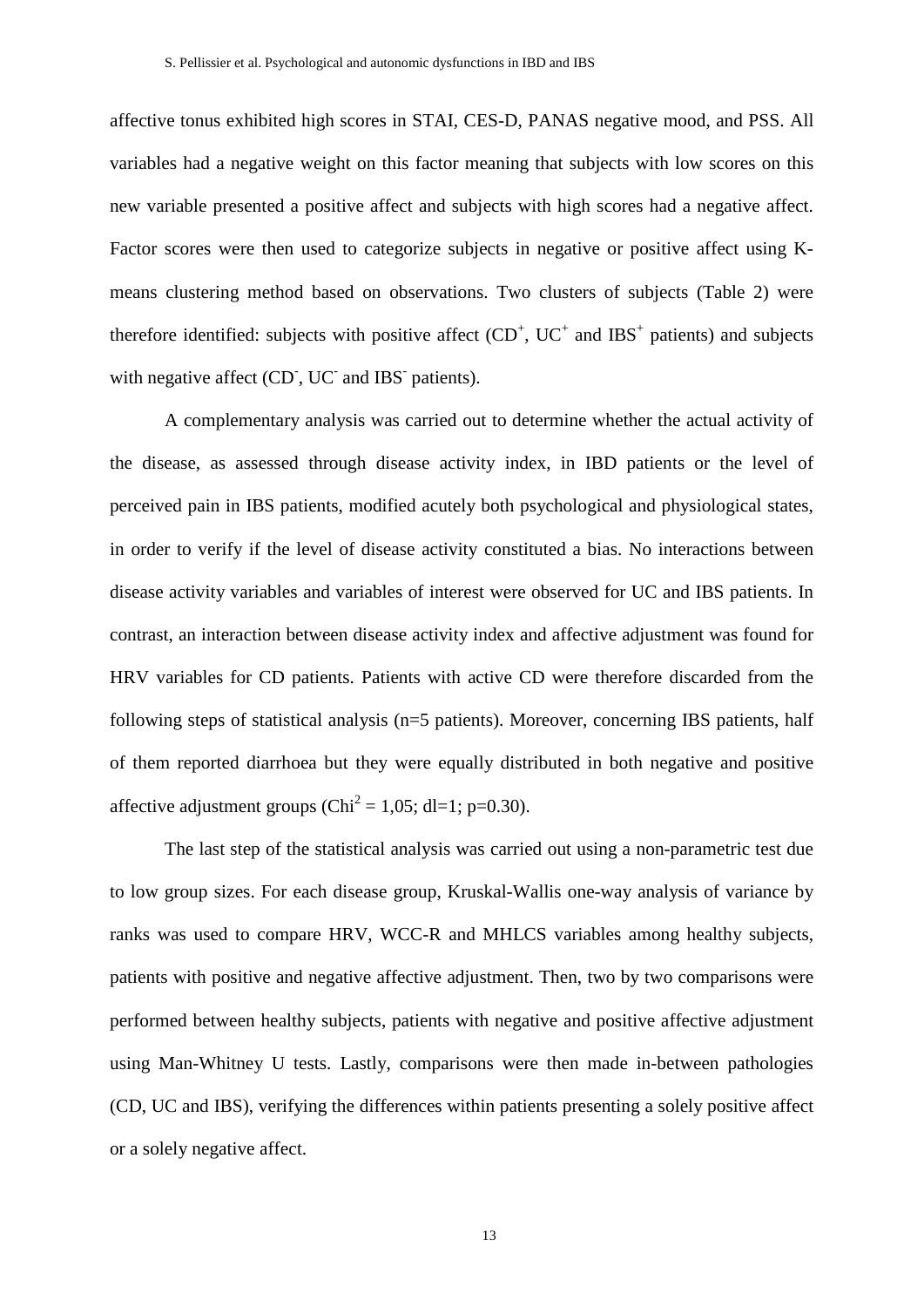S. Pellissier et al. Psychological and autonomic dysfunctions in IBD and IBS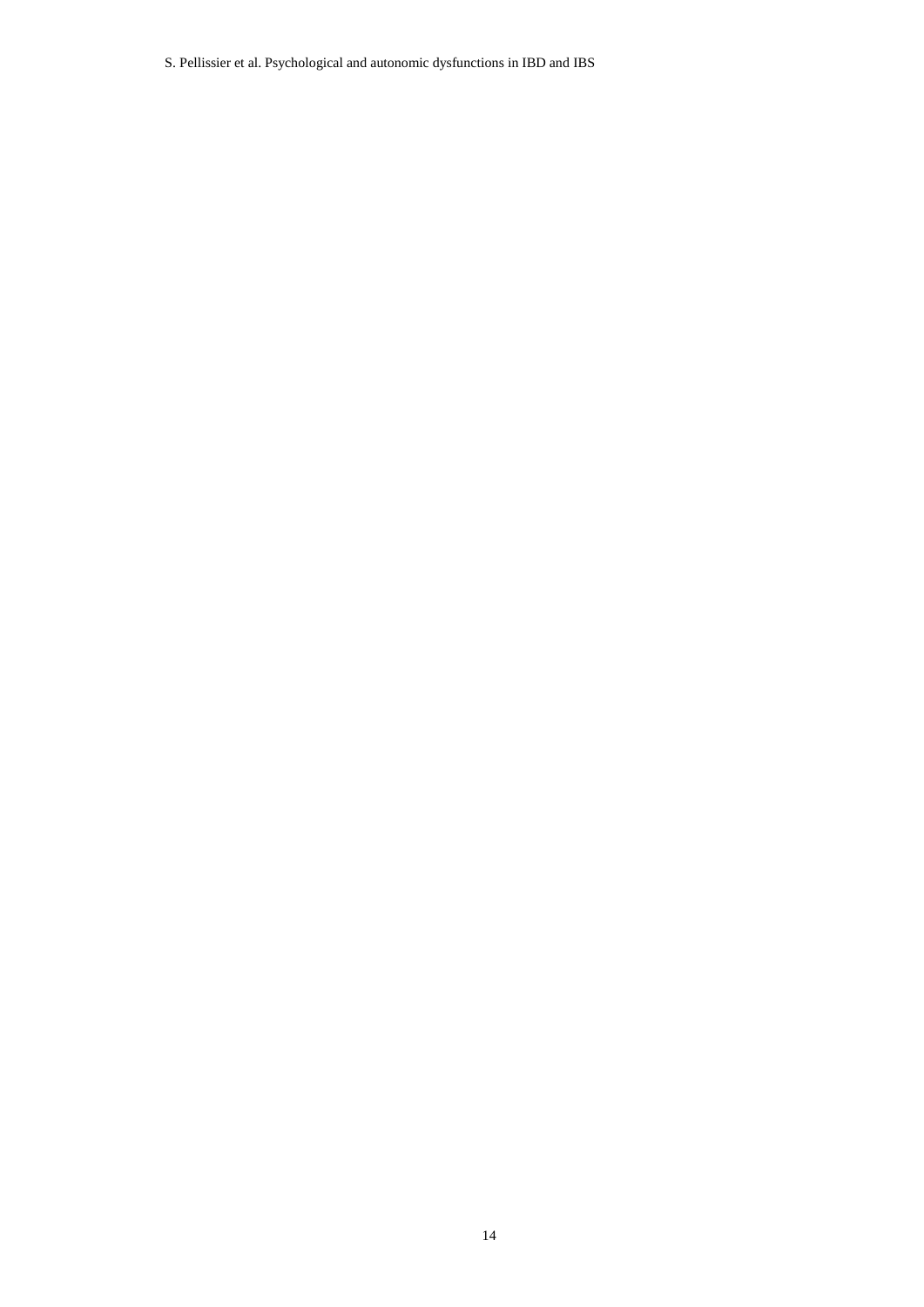## **3. Results**

## **3.1. Subject demographics**

Ninety-six Caucasians subjects were prospectively included. Patient and healthy subject demographics are detailed in Table 1. The number of patients under clinical relapse was as followed: (*i)* 5/26 CD patients; *(ii)* 6/22 UC patients and *(iii)* 6/27 IBS patients.

## **3.2. Coping, health locus of control and HRV analysis according to positive and negative affective adjustment (Table 3)**

## 3.2.1. CD patients

Differences among the groups were observed for problem-centred coping [H(2, N=47)=7.119240; p=0.028] and emotion-centred coping [H(2, N=47)=9.854478, p=0.007]. The  $CD^+$  patients presented higher problem-centred coping (p=0.02) and lower emotioncentred coping  $(p=0.01)$  than the CD<sup>-</sup> patients. Moreover, the groups' scoring varied on the "powerful others" external control scale  $[H(2, N=47)=11.13849; p = 0.003]$  with both CD (p= 0.008) and  $CD^+$  (p= 0.04) sub-groups having higher external scores than the healthy subjects. No differences among the groups were observed for seeking social support, internal control and "chance" external control.

The CD patients differed from the healthy subjects in LFn  $[H(2, N=47)=6.429656; p=0.040]$ and HFn  $[H(2, N=47)=8.504370$ ; p=0.014] with  $CD^+$  patients having lower HFn (p=0.01) and higher LFn (p=0.003) levels than healthy ones. In contrast, there was no significant difference in LF/HF ratio, VLFn and HR among groups. No significant differences were found in any HRV variables between the  $CD^+$  and  $CD^-$  patients.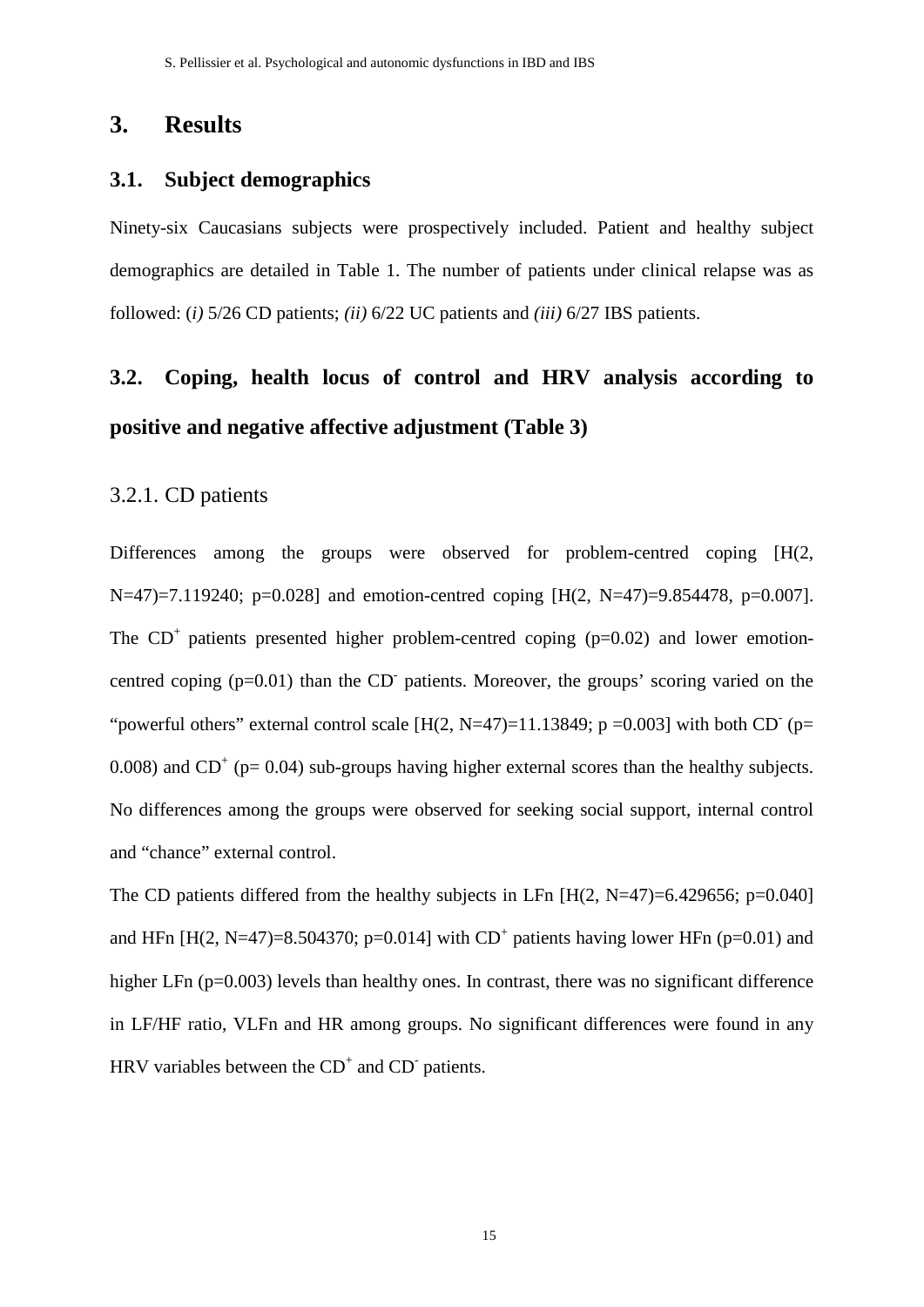## 3.2.2. UC patients

Differences among the groups were observed for the following coping variables: problem coping  $[H(2, N=42)=7.349775; p=0.025]$ ; emotion coping  $[H(2, N=42)=6.289190; p=0.043]$ with UC<sup>-</sup> patients exhibiting lower problem coping scores than UC<sup>+</sup> patients ( $p=0.02$ ) and higher emotion coping scores than healthy subjects (p=0.04). The three groups also expressed differences in the health locus of control on the internal scores  $[H(2, N= 42)=5.902678]$ ; p=0.05] and « powerful others » external scale [H(2, N=42)=8.654523; p =0.013] with UC<sup>-</sup> patients having lower scores on the internal scale (p=0.04) and higher scores on the "powerful others" external scale  $(p=0.03)$  than the healthy subjects.

Differences among the groups were observed for HFn  $[H(2, N=43)=5.654144; p=0.05]$ with UC<sup>-</sup> exhibiting lower HFn level ( $p=0.05$ ) than the healthy subjects. Although differences among the groups existed for VLFn  $[H(2, N=43)=6.422795; p=0.040]$ , two by two comparisons were not statistically different. There was no difference in LF/HF ratio, LFn and HR among the 3 experimental groups.

#### 3.2.3. IBS patients

Differences were observed among the groups for the three coping variables: problem-centred [H(2,N=48)=13.21082; p=0.001]; emotion-centred: H(2, N=48)=10.48181; p=0.005] and searching social support  $[H(2, N=48)=13.25554; p=0.001]$ . IBS patients had lower problem coping scores than the healthy subjects ( $p=0.01$ ) and IBS<sup>+</sup> patients ( $p=0.003$ ). They also exhibited higher emotion coping than the healthy subjects (p=0.003) and lower seeking social support coping compared to  $IBS^+$  patients (p=0.001). Interestingly,  $IBS^+$  patients used significantly more social support searching strategies than the healthy subjects ( $p=0.01$ ). A tendency was also observed for group heterogeneity for the internal scale [H(2, N=46)=5.455534; p=0.065] and "chance" external scale [H(2, N=46)=5.878844; p=0.052].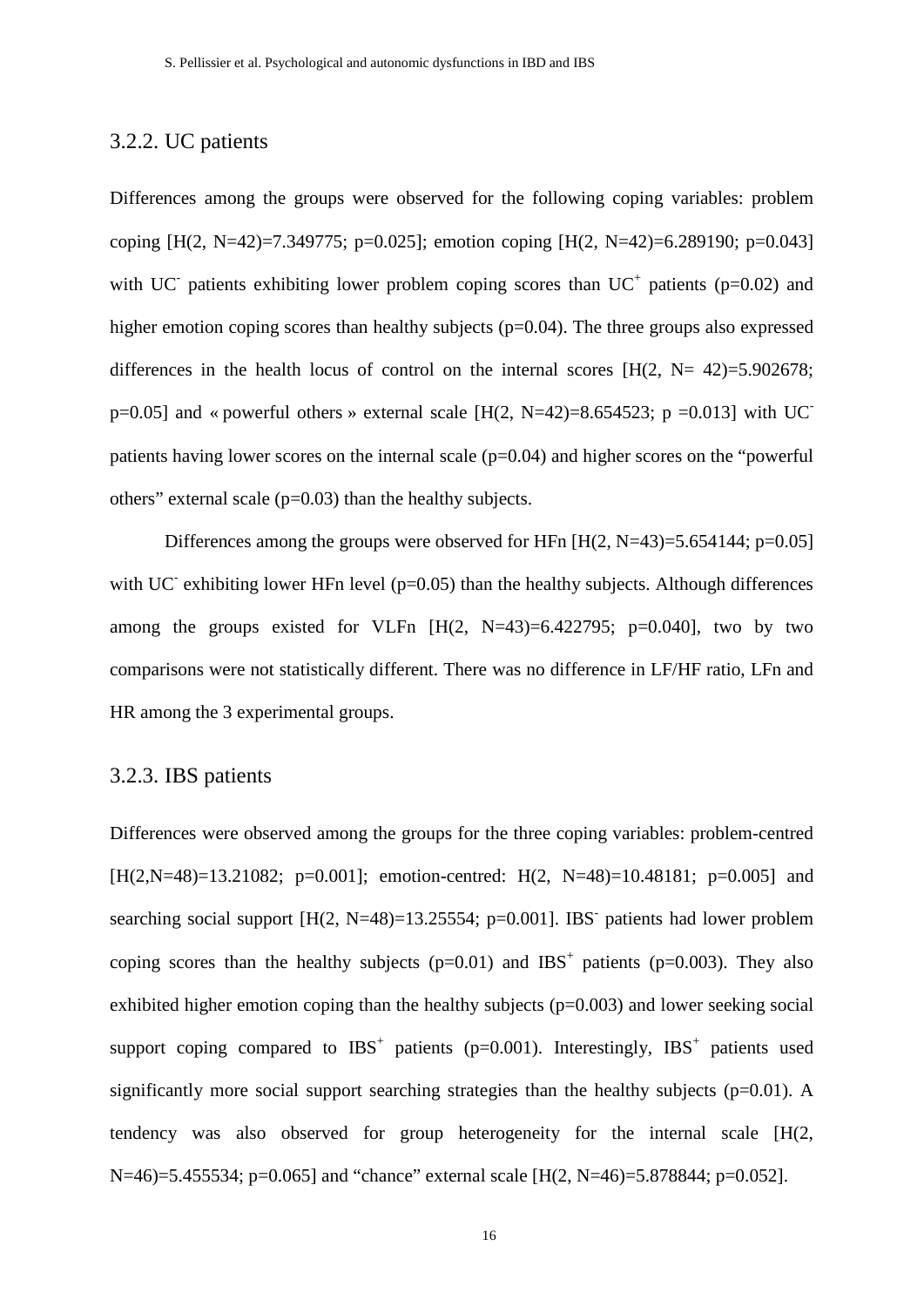A difference among the groups was observed for LFn score [H (2, N=48)=15.02659; p<0.001], HFn [H(2, N=48)=19.32970; p<0.001] and LF/HF ratio [H(2, N=48)=14.70271; p<0.001], with IBS patients having the highest LFn  $(p=0.001)$ , the lowest HFn  $(p=0.0002)$ scores and obviously the highest LF/HF ratio (p=0.001) as compared to the healthy subjects. No difference was observed among the groups for VLFn and HR.

#### **3.3. In-between pathology comparisons**

When comparing only patients with positive affects, differences among pathologies were observed for social support searching [H (2, N= 36) =11.38878; p =0.003] with  $CD^+$  $(p=0.003)$  and UC<sup>+</sup> (p=0.04) patients having lower values than IBS<sup>+</sup> patients. Differences among groups were also noticed on LH/HF ratio  $[H(2, N=37)=7.375762; p=0.025]$  and VLFn [H (2, N= 37)=7.307977; p=0.025]. Two by two comparisons showed that  $CD^+$  patients differed from UC<sup>+</sup> patients on VLFn (p=0.02), while UC<sup>+</sup> patients had lower LF/HF ratio than  $IBS<sup>+</sup>$  patients (p=0.002). No differences were observed for other variables.

When comparing all patients with negative affects, differences among pathologies were observed on "powerful others" external control  $[H(2, N=36)=7.463072; p=0.024]$  with CD<sup>-</sup> patients having a slightly higher score than IBS<sup>-</sup> patients ( $p=0.06$ ). Differences among pathologies were also noticed for LFn  $[H(2, N= 38)=7.280014; p=0.026]$ , HFn  $[H(2, N= 38)]=7.280014$ ; N=38)=5.801725; p=0.055] and LF/HF ratio [H (2, N=38)=6.303644; p=0.042]. Two by two comparisons showed that CD<sup>-</sup> patients got lower LFn (p=0.02), higher HFn (p=0.04) and lower LF/HF ratio (p=0.03) than IBS patients. No differences were observed for other variables.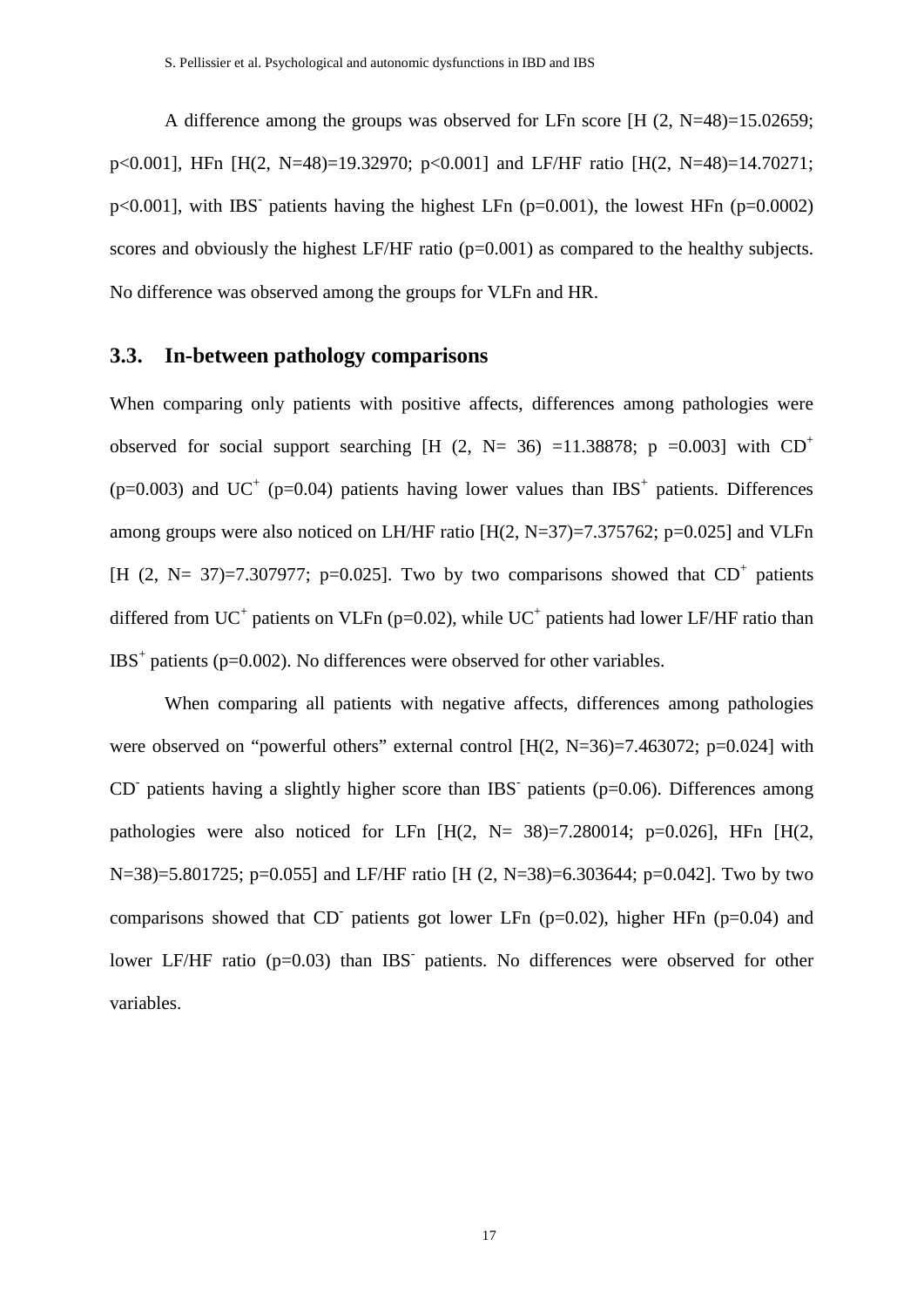## **4. Discussion**

The present study reveals that positive affective adjustment in patients with IBD (UC or CD) is associated to problem-focused coping strategies and adapted protective ANS activity. In IBS, the positive affective adjustment is also related to problem-focused coping strategies but ANS activity is not coupled to the psychological adjustment.

## **4.1. Crohn's disease patients**

The CD patients with positive affective adjustment (i.e., low scores of: anxiety, depressive symptomatology, negative mood and perceived stress) developed positive coping strategies since  $CD^+$  have a higher score in problem-focused coping and a lower score in emotion-focused coping than  $CD^-$  patients. Concomitantly,  $CD^+$  exhibited a higher level of sympathetic activity and a lower level of parasympathetic activity than healthy subjects. Such an autonomic imbalance is not surprising since recent studies have revealed that the sympathetic nervous system may exert protective anti-inflammatory effects in CD (Stasi and Orlandelli, 2008; Straub et al., 2008). Moreover, nicotine, a parasympathetic agonist, is known to be deleterious in CD patients (Cosnes, 2004) as well as in an experimental model of CD (Galeazzi et al., 1999). Therefore our results indicate a coupling between positive coping strategy and an enhanced sympathetic activity in  $CD<sup>+</sup>$  patients. Our results suggest that the interaction between perceived stress and avoidance coping recently reported in CD (Bitton et al., 2008) could be wider and would also involve a protective sympathetic adaptation of the sympatho-vagal balance. However, it should be outlined that ANS adaptation in positive coping represents a stress functioning with a higher biological cost explaining why CD patients generally report more anxiety and depression than UC patients (Nordin et al., 2002).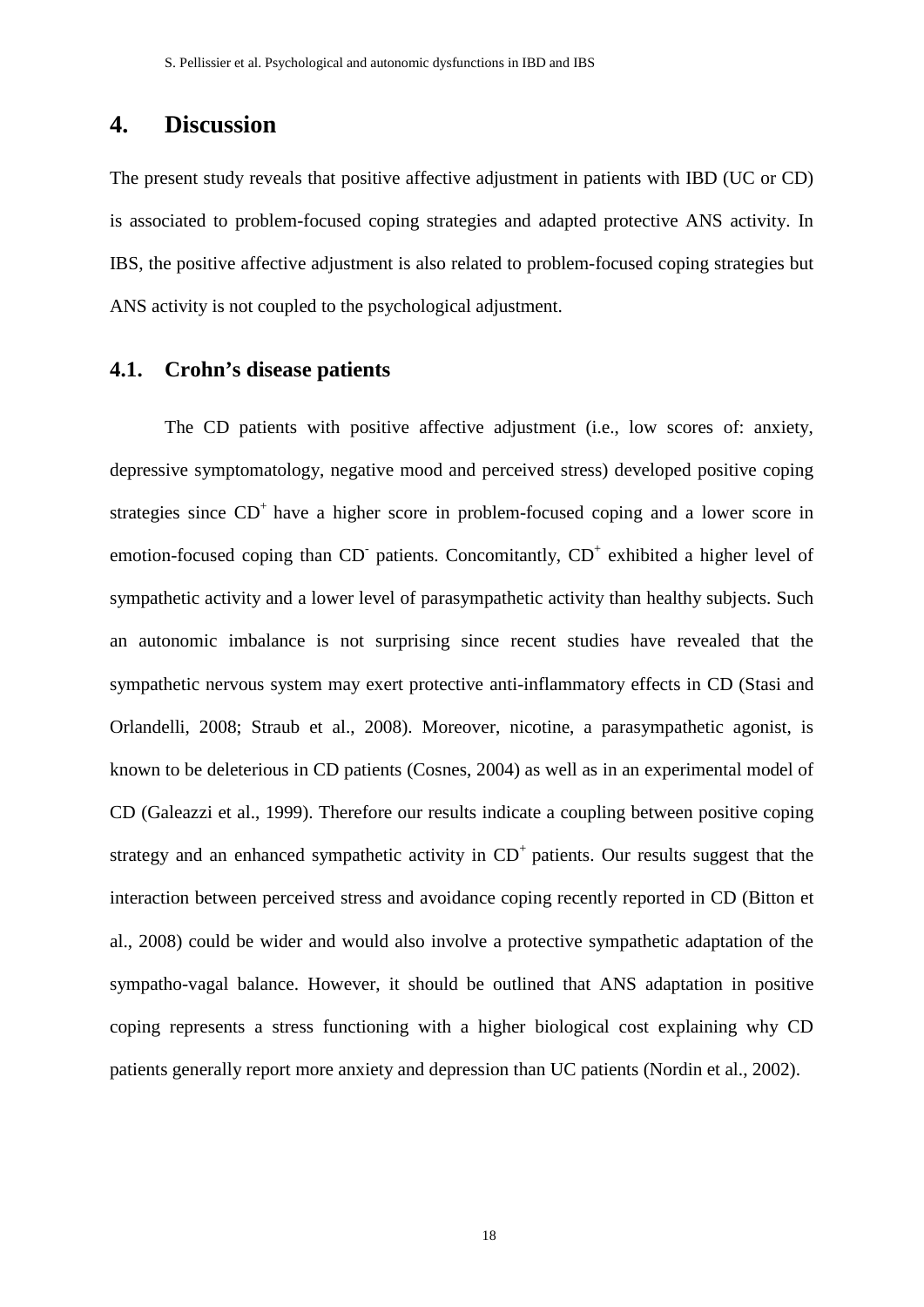## **4.2. Ulcerative colitis patients**

The  $UC^+$  sub-group of patients also showed more focused-problem coping strategies than the UC<sup>-</sup> subgroup. This was coupled to an equilibrated autonomic balance although their VLFn was lower than that observed in the healthy subjects. Such a pattern might reflect a long-term parasympathetic vulnerability as VLF, principally influenced by the renin-angiotensinaldosterone system, this depends primarily on the presence of parasympathetic outflow. Indeed, the blockade of adrenergic receptors does not change VLF spectrum, whereas the blockade of nicotinic receptors abolishes it (Taylor et al., 1998). Conversely, the UC patients showed a higher emotion-focused coping score. Their parasympathetic tonus was acutely blunted as suggested by the diminished HFn power spectral band compared to the healthy subjects. So, here again, the ANS activity is coupled to the way patients cope with their disease. However, three points should be highlighted: *(i)* The normal sympathetic activity in  $UC^+$  patients suggests that the ANS develops a reduced stress adaptation, with only a parasympathetic withdrawal, associated to positive coping and affective adjustment. Consequently, the biological cost for  $UC^+$  seems lower than that observed in  $CD^+$ . This is supported by the fact that CD patients with increased disease activity report a greater impaired health-related quality of life and emotional distress than UC patients (Larsson et al., 2008).  $(ii)$  The lower ANS stress reaction in  $UC^+$  compared to  $UC^-$  may reveal a higher parasympathetic tone bearing favourable activity. This is supported by the beneficial effect of nicotine in UC (Cosnes, 2004) and by data obtained from an animal model of UC (Ghia et al., 2007). This agrees with theories on the physiological protective role of vagal tone (Porges, 1995) and on the vagus cholinergic anti-inflammatory pathway (Pavlov and Tracey, 2005).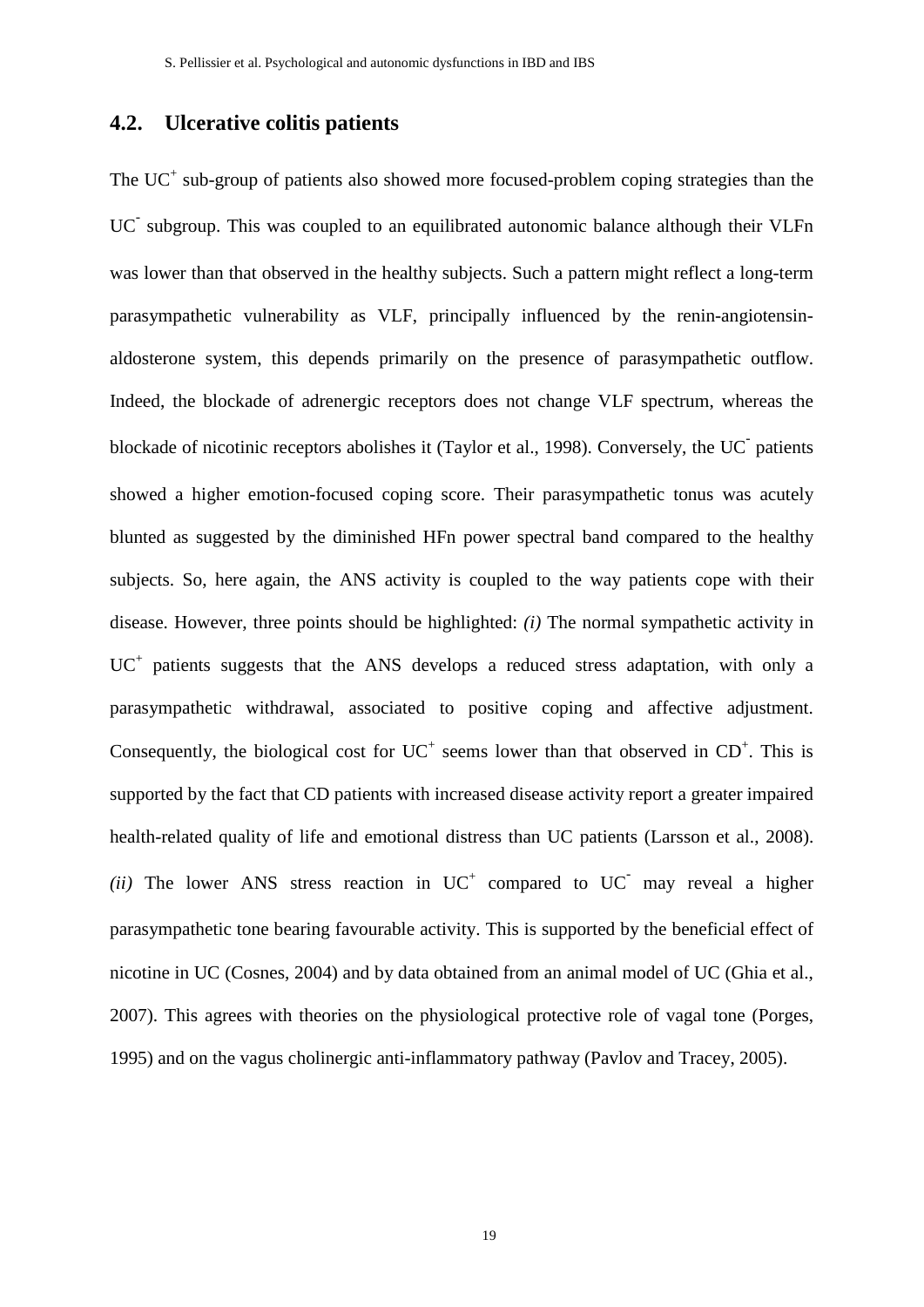## **4.3. Irritable bowel syndrome patients**

As observed in IBD, IBS patients exhibited a coping behaviour in accordance with their emotional adjustment as IBS<sup>+</sup> patients presented higher problem-focused coping and social support searching scores than IBS<sup>-</sup>. This agrees with the fact that IBS women based their coping more on social resources and less on personal resources (Fouché et al., 2006). Concomitantly, we observed profound disturbances in the sympatho-vagal balance in all IBS patients as compared to the healthy subjects. This is in accordance with other studies reporting a persistent sympathetic dominance in IBS patients at rest (Orr et al., 2000) and under stress (Tanaka et al., 2008) together with a persistent parasympathetic hyporeactivity (Van Orshoven et al., 2006) and a severe vagal dysfunction (Spaziani et al., 2008). The fact that we did not find any statistical differences in autonomic balance between  $IBS<sup>-</sup>$  and  $IBS<sup>+</sup>$  patients could be due to a lack of statistical power linked to the small sample size. But this seems unlikely since we have found significant differences in IBD subgroups with similar sample sizes. Alternatively, the relative uncoupling of vagal tone with affective and coping behaviour merits discussion. IBS has been suggested to be mainly characterized by visceral hypersensitivity (Truong et al., 2008) and abnormal loci of brain activation to pain (Mayer et al., 2006; Mulak and Bonaz, 2004; Truong et al., 2008). The altered gut perception may induce false autonomic reflex responses to gut stimuli independently to the pathological status of the gut. Accordingly, in our study, diarrhoea-predominant IBS patients were equally dispatched in the IBS<sup>+</sup> and IBS<sup>-</sup> subgroups and we did not find a correlation between affective adjustment and bowel habits as it was shown in other experimental conditions (Spetalen et al., 2008).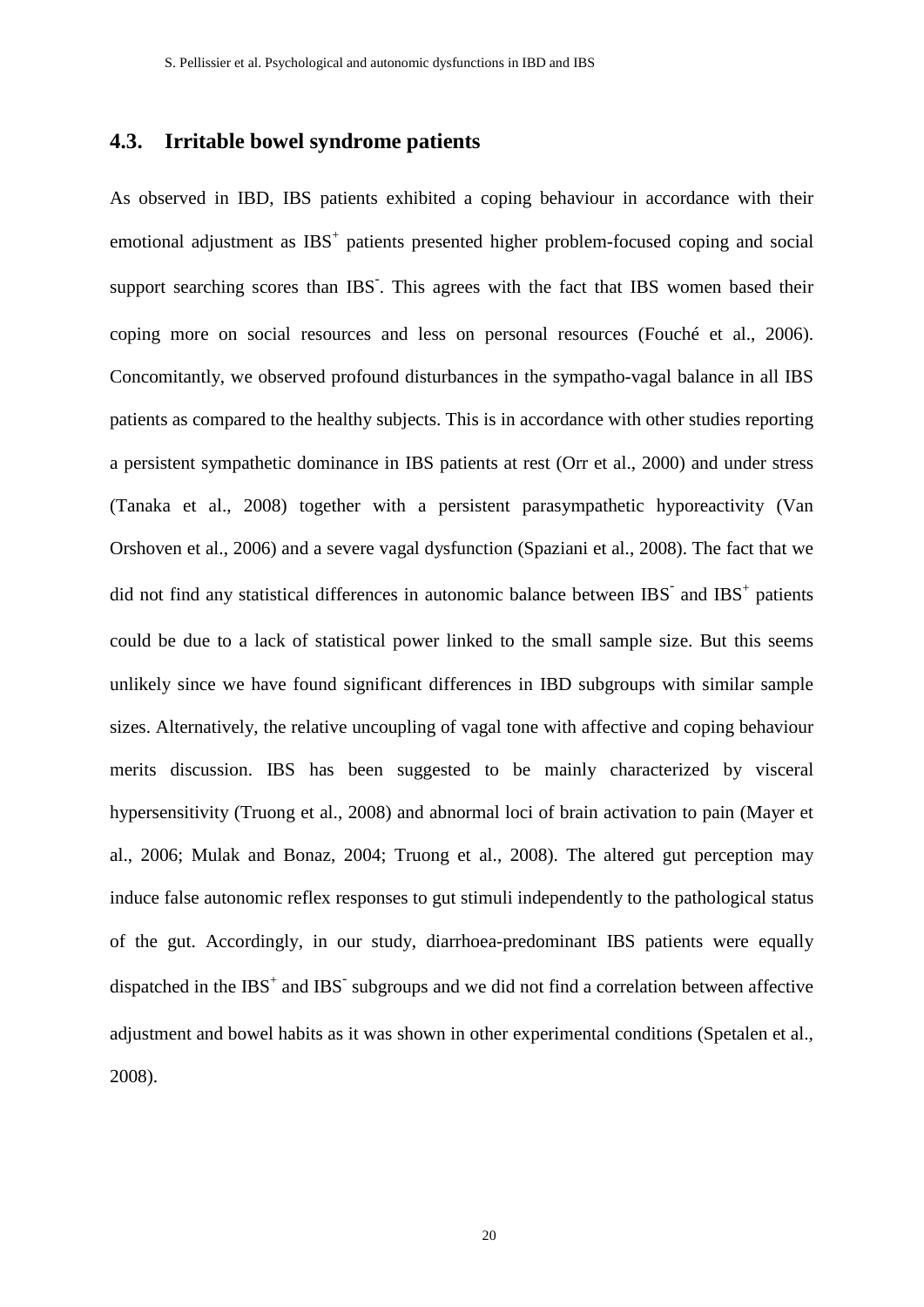## **4.4. Methodological considerations**

Comparisons among the diseases shed light on two main methodological points: *(i)* HRV analysis should not be isolated from the pathological mechanism (i.e., the pathology specificity) and the stress reaction, including psychobiological adjustment. In our sample, HRV parameters in CD and UC patients must be interpreted considering the negative or positive affects. Taken alone, HRV parameters may not provide a reliable conclusion about the nature of the adaptation of the autonomic balance. This aspect may explain contradictory results that could be found in the literature. Indeed, some studies found autonomic alterations only in UC and not in CD (Coruzzi et al., 2007; Ganguli et al., 2007), or in both (Mouzas et al., 2002) depending or not on the disease activity, quality of life or anxiety. Our results demonstrate further, that a set of negative affects (anxiety trait and state, negative mood, depressive symptomatology and perceived stress) with coping strategies influence the sympathetic/parasympathetic balance according to the specificities of each pathology. *(ii)* The behavioural adjustment observed in a given pathology is part of a more global adjustment corresponding to the equilibrium between the aggressor (i.e., the disease even if modulated by the environmental strain) and body changes due to coping. In our study, CD- had the highest score of "powerful others" external health locus of control while  $CD<sup>+</sup>$  patients had the lowest score for searching social support. This result is in accordance with the fact that CD patients exhibit a higher external locus of control than patients with IBS or chronic idiopathic constipation (Hobbis et al., 2003). As a counterpart, this may reflect that CD is perceived by the individual as uncontrollable. The perception of control over the illness obviously depends on the pathology and its severity. In our groups, IBS patients exhibited the opposite pattern than those of CD patients, a result that agrees with another study showing an interaction between emotional distress and coping strategy in IBS patients (Rutter and Rutter, 2002). Studies taking into account disease controllability according to the type of intestinal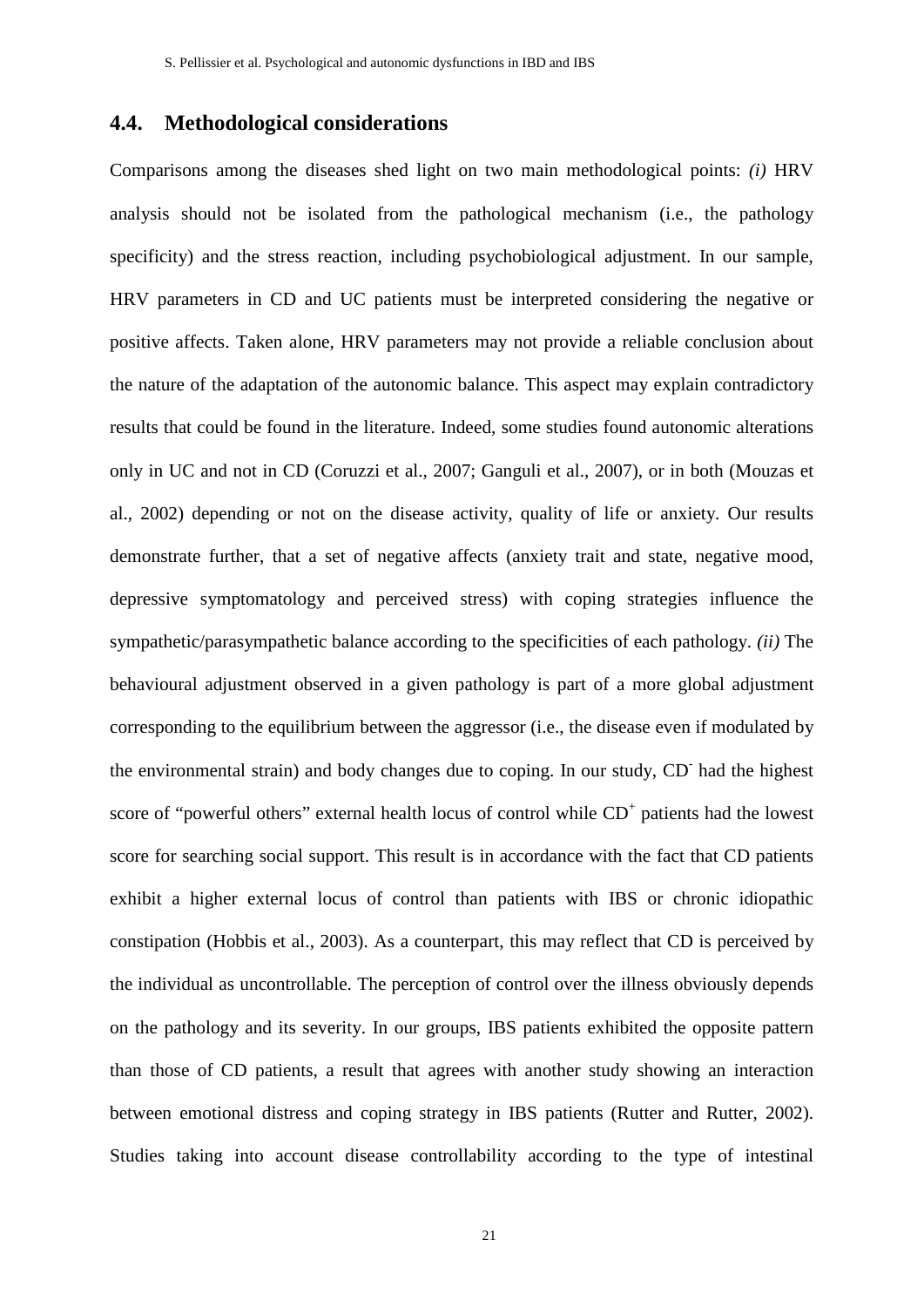pathology are rare, although this concept is one of the most important in the transactional model of stress (Lazarus and Folkman, 1984). Even if IBD and IBS present different aetiology and pathophysiology, they share some common psychological features due to their chronicity, revealing that IBD and IBS are biopsychosocial models as currently stated for IBS (Camilleri, 2001; Mulak and Bonaz, 2004) and more recently proposed for IBD (Bitton et al., 2008; Pigeon-Reesor and Ottawa, 2008).

*To conclude*, this study suggests that the equilibrium of the ANS is differentially adapted according to the disease. This equilibrium is coupled with affective and cognitive positive adjustment in IBD but not in IBS. This raises the question of individual stress vulnerability in IBS or IBD patients. For a better understanding of the physiological, emotional and cognitive mechanisms of individual stress vulnerability, experimental and controlled-design studies are now required in this field.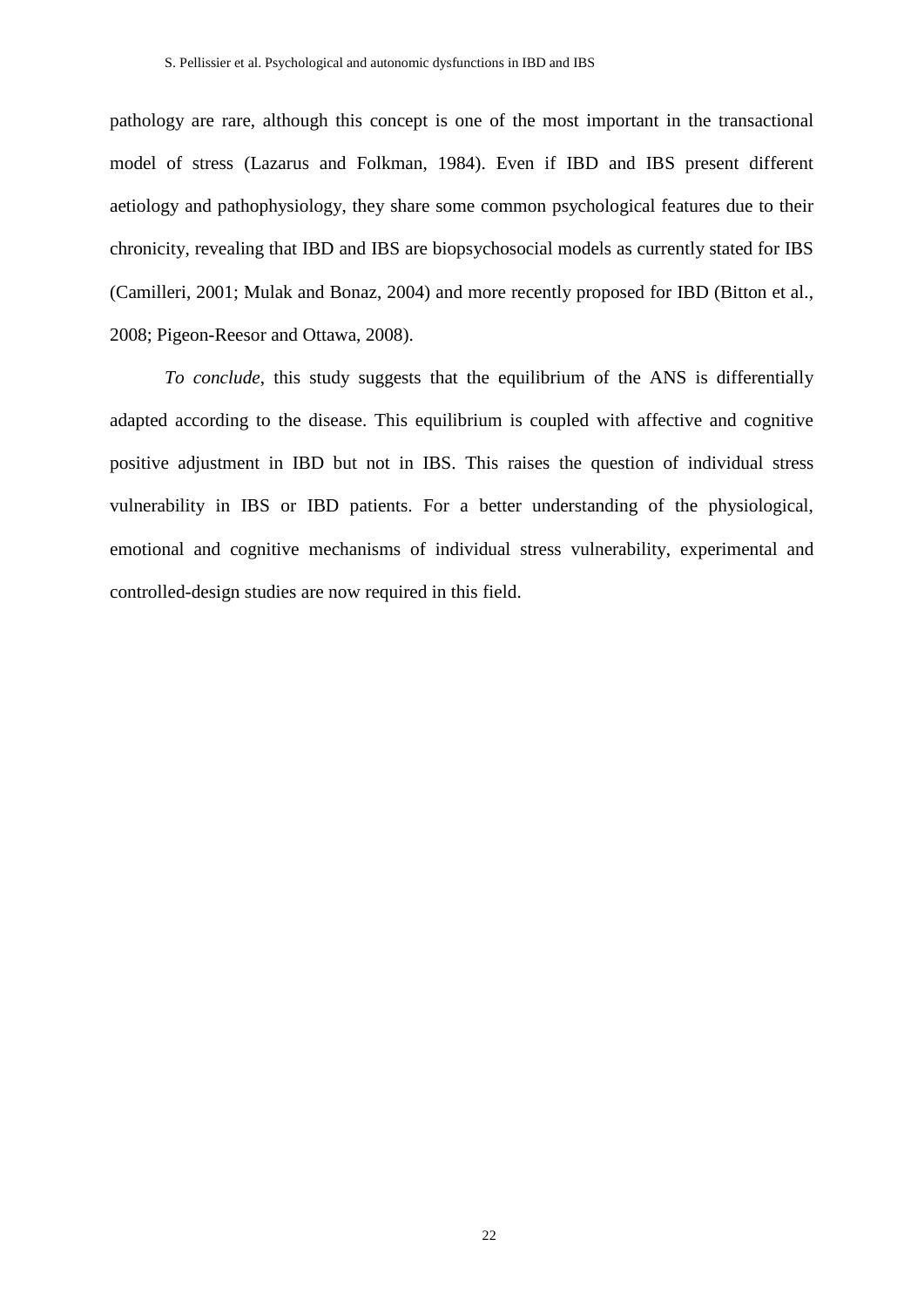#### **References**

- Akselrod, S., Gordon, D., Ubel, F.A., Shannon, D.C., Barger, A.C., Cohen, R.J., 1981. Power spectrum analysis of heart rate fluctuation: a quantitative probe of beat-to-beat cardiovascular control. Science 213, 220-222.
- Baumgart, D.C., Sandborn, W.J., 2007. Inflammatory bowel disease: clinical aspects and established and evolving therapies. The Lancet 369, 1641-1657.
- Benarroch, E.E., 1993. The central autonomic network: functional organization, dysfunction and perspective. Mayo Clinic Proceedings 68, 988-1001.
- Bitton, A., Dobkin, P.L., Edwardes, M.D., Sewitch, M.J., Meddings, J.B., Rawal, S., Cohen, S., Vermeire, S., Dufresne, L., Franchimont, D., Wild, G.E., 2008. Predicting relapse in Crohn's disease: a biopsychosocial model. Gut 57, 1386-1392.
- Bruchon-Schweitzer, M., Paulhan, I., 1993. Manuel de l'inventaire d'anxiété état-trait forme Y (STAI-Y). Adapté par Bruchon-Schweitzer et Paulhan. Paris.
- Camilleri, M., 2001. Management of the irritable bowel syndrome. Gastroenterology 120, 652-668.
- Chen, C.L., Lin, H.H., Orr, W.C., Yang, C.C.H., Kuo, T.B.J., 2004. Transfer function analysis of heart rate variability in response to water intake: correlation with gastric myoelectrical activity. J. Appl. Physiol. 96, 2226-2230.
- Chen, C.L., Orr, W.C., Yang, C.C.H., Kuo, T.B.J., 2006. Cardiac autonomic regulation differentiates reflux disease with and without erosive esophagitis. Scand J Gastroenterol 41, 1001-1006.
- Coffin, B., Bouhassira, D., Sabaté, J.M., Barbe, L., Jian, R., 2004. Alteration of the spinal modulation of nociceptive processing in patients with irritable bowel syndrome. Gut 53, 1465-1470.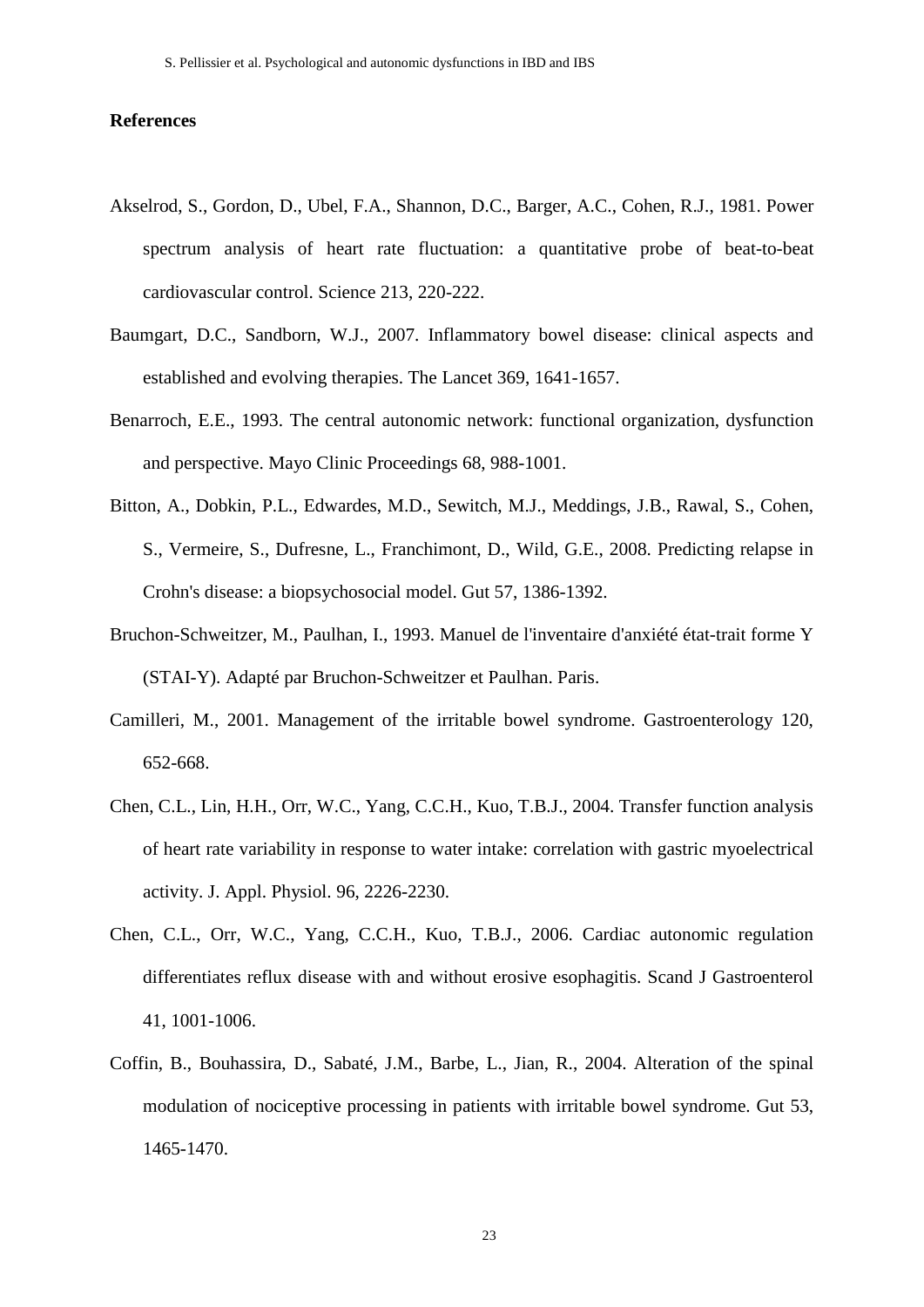- Cohen, M.E., 1983. Mental health administration (factors which indicate success on the job). Journal of Mental Health Administration 10, 10-12.
- Collins, S.M., 2001. Stress and the gastrointestinal tract IV: modulation of intestinal inflammation by stress: basic mechanisms and clinical relevance. American Journal of Physiology and Gastrointestinal and Liver Physiology 280, G315-G1044.
- Coruzzi, P., Castiglioni, P., Parati, G., Brambilla, V., Brambilla, L., Gualerzi, M., Cademartiri, F., Franzè, A., De Angelis, G., Di Rienzo, M., Di Mario, F., 2007. Autonomic cardiovascular regulation in quiescent ulcerative colitis and Crohn's disease. European Journal of Clinical Investigation 37, 964-970.
- Cosnes, J., 2004. Tobacco and IBD: relevance in the understanding of disease mechanisms and clinical practice. Best Practice and Research Clinical Gastroenterology 18, 481-496.
- Cousson, F., Bruchon-Schweitzer, M., Quintard, B., Nuissier, J., Rascle, N., 1996. Analyse multidimensionnelle d'une échelle de coping: validation française de la WCC (Ways of Coping Checklist). Psychologie Française 41, 155-164.
- Craig, A.D.B., 2002. How do you feel? Interoception: The sense of the psychological condition of the body. Nature Review of Neuroscience 3, 655-666.
- Fouché, P., Gouws, C., Cloete, P., Naidoo, S., 2006. Biopsychosocial coping and adjustment of adult female irritable syndrome patients. South African Journal of Psychology 36, 780- 794.
- Fuhrer, R., Rouillon, F., 1989. Fuhrer, R, Rouillon F. La version française de l'échelle CES-D (Center for Epidemiologic Studies-Depression Scale). Description et traduction de l'échelle d'autoévaluation Psychiatry and Psychobiology 4, 163-166.
- Galeazzi, F., Blennerhassett, P.A., Qiu, B., O'Byrne, P.M., Collins, S.M., 1999. Cigarette Smoke Aggravates Experimental Colitis in Rats. Gastroenterology 117, 877-883.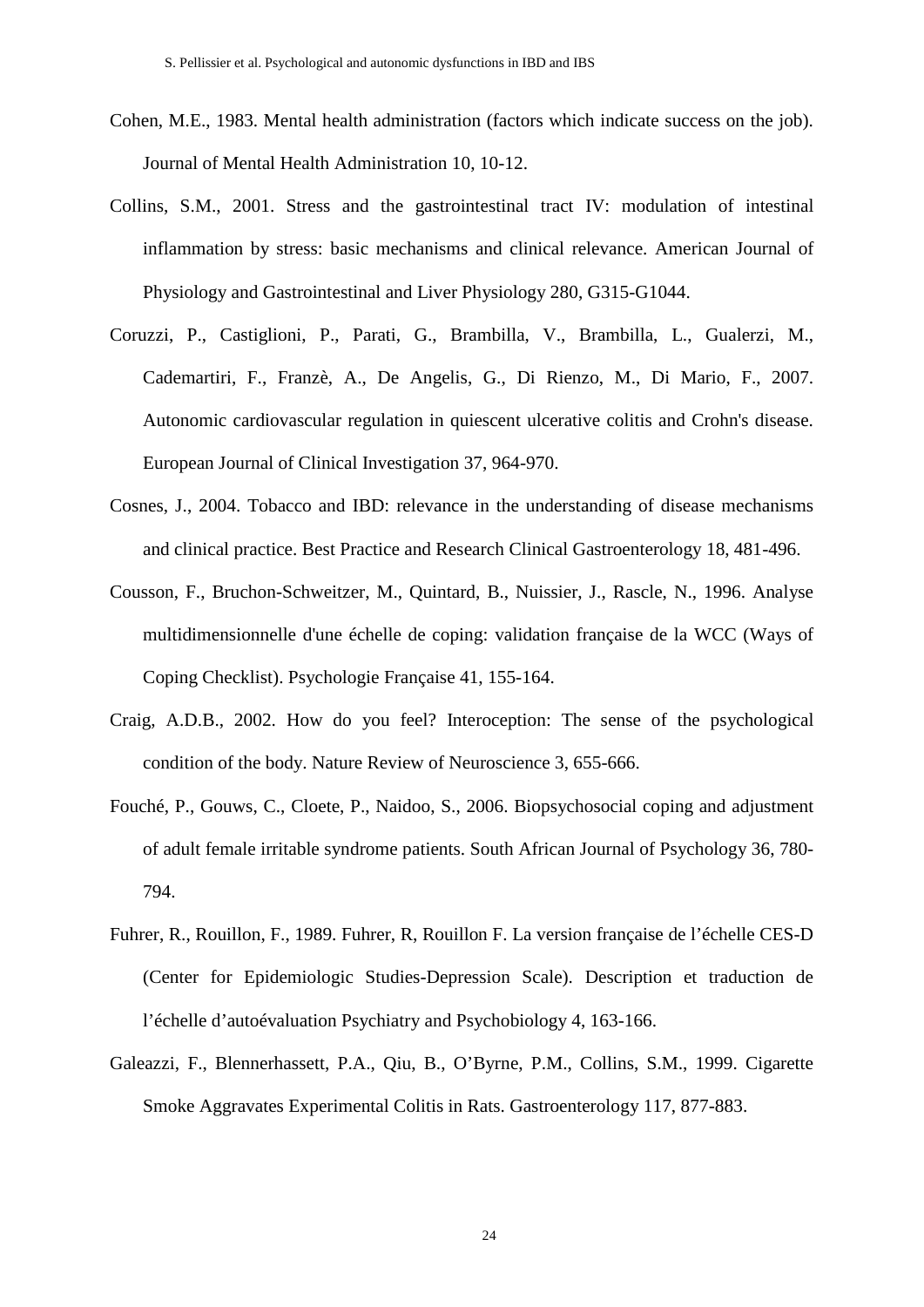- Ganguli, S.C., Kamath, M.V., Redmond, K., Chen, Y., Irvine, E.J., Collins, S.M., Tougas, G., 2007. A comparison of autonomic function in patients with inflammatory bowel disease and in healthy healthy controls. Neurogastroenterology and Motility 19, 961-967.
- Ghia, J.E., Blennerhassett, P., Collins, S.M., 2007. Vagus nerve integrity and experimental colitis. The American Journal of Physiology Gastrointestinal Liver Physiology 293, G560-567.
- Gillanders, S., Wild, M., Deighan, C., Gillanders, D., 2008. Emotion regulation, affect, psychosocial functioning, and well-being in hemodialysis patients. American Journal of Kidney Disease 51, 651-662.
- Harvey, R.F., Bradshaw, J.M., 1980. A simple index of Crohn's disease activity. Lancet 1, 514.
- Hobbis, C.A., Turpin, G., Read, N.W., 2003. Abnormal illness behaviour and locus of control in patients with functional bowel disorders. British Journal of Health Psychology 8, 393- 408.
- Jarrett, M.E., Burr, R.L., Cain, K.C., Rothermel, J.D., Landis, C.A., Heitkemper, M.M., 2008. Autonomic nervous sysytem function during sleep among women with irritable bowel syndrome. Dig Dis Sci 53, 694-703.
- Jones, M.P., Wessinger, S., Crowell, M.D., 2006. Coping strategies and interpersonal support in patients with irritable bowel syndrome and inflammatory bowel disease. Clinical Gastroenterology and Hepatology 4, 474-481.
- Larsson, K., Lööf, L., Rönnblom, A., Nordin, K., 2008. Quality of life for patients with exacerbation in inflammatory bowel disease and how they cope with disease activity Journal of Psychosomatic Research 64, 139-148.

Lazarus, R.S., Folkman, S., 1984. Stress, Appraisal and Coping. Springer, New York:.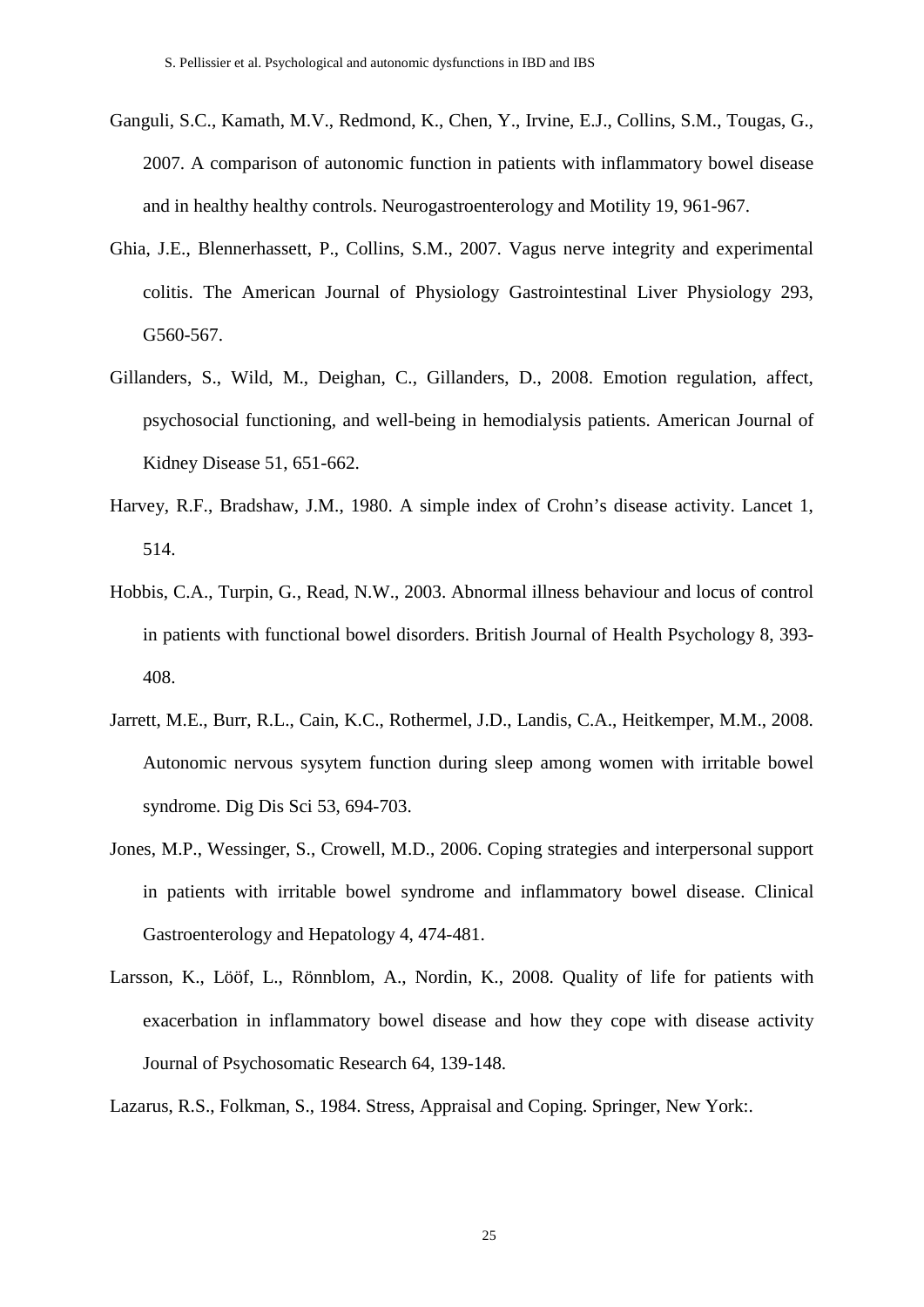- Li, J., Nørgard, B., Precht, D.H., Olsen, J., 2004. Psychological stress and inflammatory bowel disease: a follow-up study in parents who lost a child in Denmark. American Journal of Gastroenterology 99, 1129-1133.
- Loewy, A., Spyer, K., 1990. Central regulation of autonomic functions. Oxford University Press, New York.
- Lombardi, F., Malliani, A., Pagani, M., Cerutti, S., 1996. Heart rate variability and its sympatho-vagal modulation. Cardiovascular Research 32, 208-216.
- Martz, E., Livneh, H., 2007. Coping with Chronic Illness and Disability. Theoretical, Empirical and Clinical Aspects. Springer, New York.
- Mawdsley, J.E., Rampton, D.S., 2005. Psychological stress in IBD: new insights into pathogenic and therapeutic implications. Gut 54, 1481-1491.
- Mayer, E.A., Naliboff, B.D., Craig, A.D.B., 2006. Neuroimaging of the brain-gut axis: from basic understanding to treatment of functional GI disorders. Gastroenterology 131, 1925- 1942.
- Miehsler, W., Weichselberger, M., Offerlbauer-Ernst, A., Dejaco, C., Reinisch, W., Vogelsang, H., Machold, K., Stamm, T., Gangl, A., Moser, G., 2008. Which patients with IBD need psychological interventions? A controlled study. Inflammatory Bowel Disease 14, 1273-1280.
- Mittermaier, C., Dejaco, C., Waldhoer, T., Oefferlbauer-Ernst, A., Miehsler, W., Beier, M., Tillinger, W., Gangl, A., Moser, G., 2004. Impact of depressive mood on relapse in patients with inflammatory bowel disease: A prospective 18-month follow-up study. Psychosomatic Medecine 66, 79-84.
- Mönnikes, H., Tebbe, J.J., Hildebrandt, M., Arck, P., Osmanoglou, E., Rose, M., Klapp, B., Wiedenmann, B., Heymann-Mönnikes, I., 2001. Role of stress in functional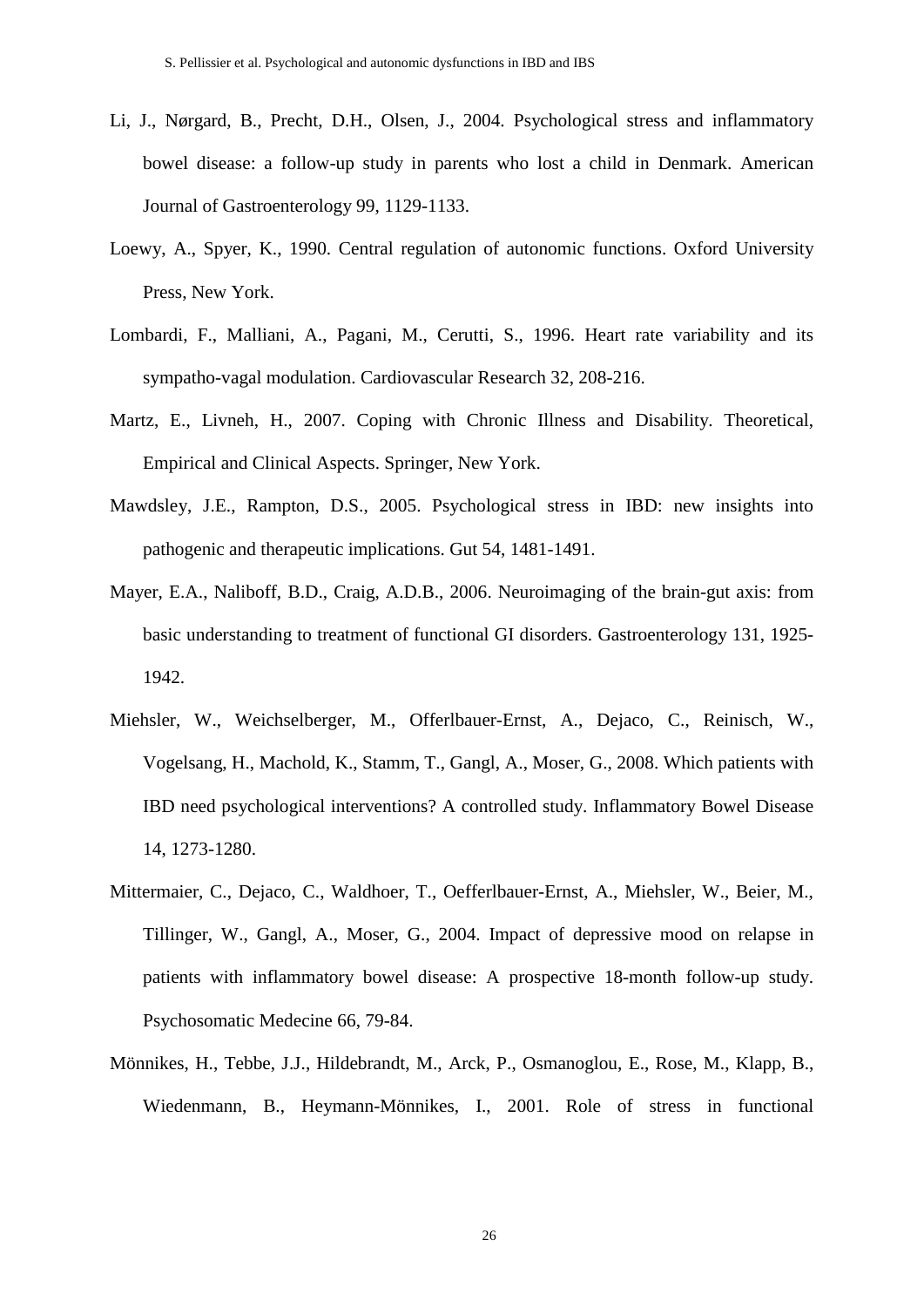gastrointestinal disorders. Evidence for stress-induced alterations in gastrointestinal motility and sensitivity. Digestive Disease 19, 201-211.

- Mouzas, I.A., Pallis, A.G., Kochiadakis, G.E., Marketou, M., Chlouverakis, G.I., Mellisas, J., Vardas, P.E., Kouroumalis, E.A., 2002. Autonomic imbalance during the day in patients with inflammatory bowel disease in remission. Evidence from spectral analysis of heart rate variability over 24 hours. Digestive and Liver Disease 34, 775-780.
- Mulak, A., Bonaz, B., 2004. Irritable bowel syndrome: a model of the brain-gut interactions. Medical science monitor 10, 55-62.
- Ng, C., Malcolm, A., Hansen, R., Kellow, J., 2007. Feeding and colonic distention provoke autonomic responses in irritable bowel syndrome. Scand J Gastroenterol 42, 441-446.
- Nordin, K., Pahlman, L., Larsson, K., Sundberg-Hjelm, M., Lööf, L., 2002. Health-related quality of life and psychological distress in a population-based sample of Swedish patients with inflammatory bowel disease. Scand J Gastroenterol 37, 450-457.
- Nunnally, J.C., 1978. Psychometric theory. New York.
- Olden, K.W., 2008. Psychological factors in functional gastrointestinal disorders: an evolving phenomenon. Neurogastroenterology and Motility 20, 114-120.
- Ollsson, B., Sundkvist, G., Lindgren, S., 2007. Subclinical sympathetic neuropathy appears early in the course of Crohn's disease. BMC Gastroenterology 7, 1-6.
- Orr, W.C., Elsenbruch, S., Harnish, M.J., 2000. Autonomic regulation of cardiac function during sleep in patients with irritable bowel syndrome. American Journal of Gastroenterology 95, 2865-2871.
- Pavlov, V.A., Tracey, K.J., 2005. The cholinergic anti-inflammatory pathway. Brain Behavior and Immunity 19, 493-499.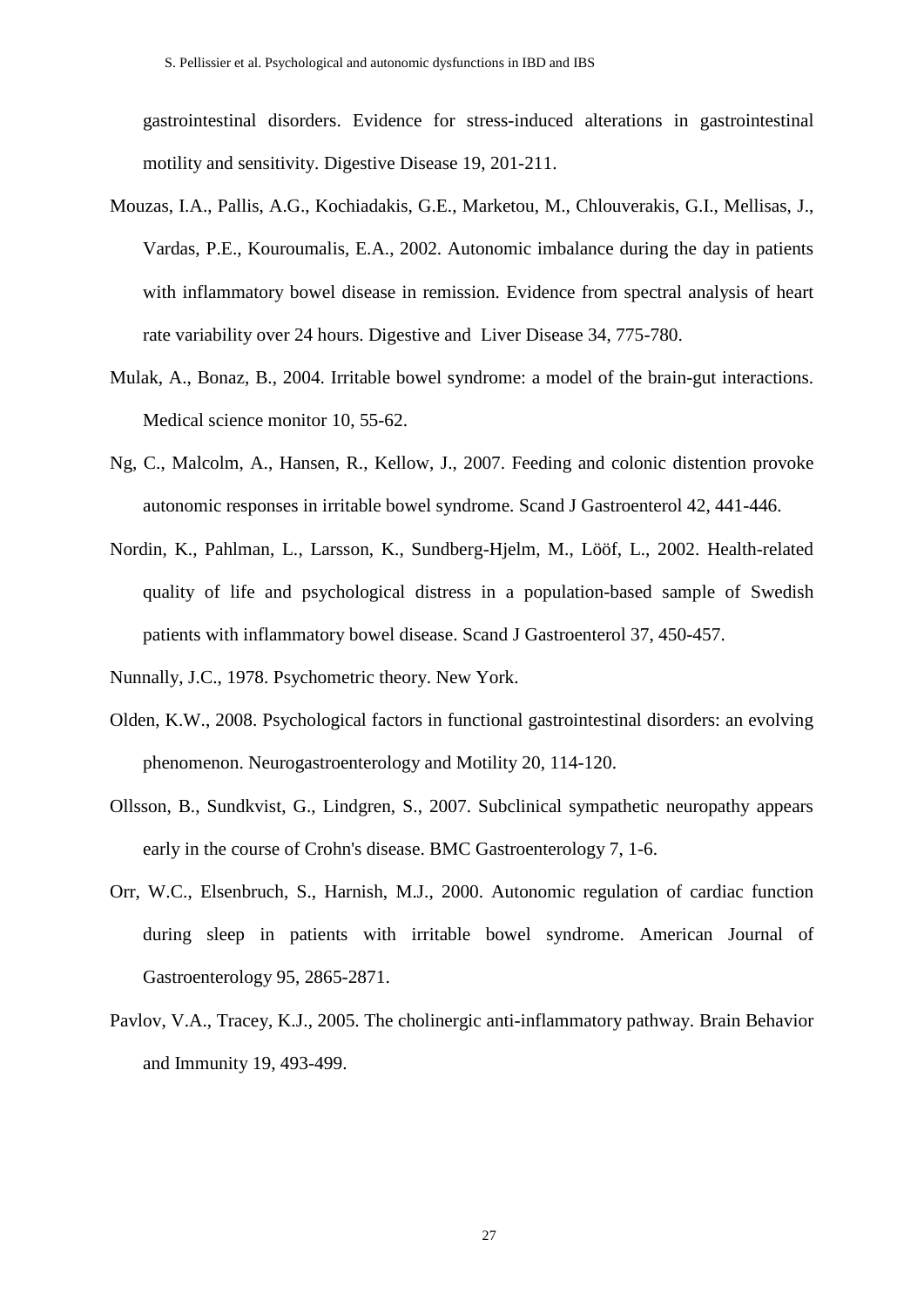- Petelenz, M., Gonciarz, M., Macfarlane, P., Rudner, R., Kawecki, P., Musialik, J., Jalowiecki, P., Gonciarz, Z., 2004. Sympathovagal balance fluctuates during colonoscopy. Endoscopy 36, 508-514.
- Pigeon-Reesor, H., Ottawa, U., 2008. A comparison of Irritable Bowel Syndrome and Crohn's disease: machanisms underlying symptom processing and sickness impact. Dissertation Abstracts International: Sectioin B: The Sciences and Engineering 68, 4880.
- Porges, S.W., 1995. Cardiac vagal tone: a physiological index of stress. Neuroscience and Biobehavioral Review 19, 225-233.
- Radloff, L.S., 1977. The CES-D scale: A self-report depression scale for research in the general population. Applied Psychological Measurement 3, 385-401.
- Reber, S.O., Obermeier, F., Straub, R.H., Falk, W., Neumann, I.D., 2006. Chronic intermittent psychosocial stress (social defeat/overcrowding) in mice increases the severity of an acute DSS-induced colitis and impairs regeneration. Endocrinology 147, 4968-4976.
- Rogala, L., Miller, N., Graff, L.A., Rawsthorne, P., Clara, I., Walker, J.R., Lix, L., Ediger, J.P., McPhail, C., Bernstein, C.N., 2008. Population-based controlled study of social support, self-perceived stress, activity and work issues, and access to health care in inflammatory bowel disease. Inflammatory Bowel Disease 14, 526-535.
- Rutter, C.L., Rutter, D.R., 2002. Illness representation, coping and outcome in irritable bowel syndrome (IBS). British Journal of Health Psychology 7, 377-391.
- Saper, C.B., 2002. The central autonomic nervous system: conscious visceral perception and autonomic pattern generation. Annual Review of neuroscience 25, 433-469.
- Schepper, H.U., De Man, J.G., Moreels, T.G., Pelckmans, P.A., De Winter, B.Y., 2008. Review article: gastrointestinal sensory and motor disturbances in inflammatory bowel disease-clinical relevance and pathophysiological mechanisms. Alimentary Pharmacology and Therapeutics 27, 621-637.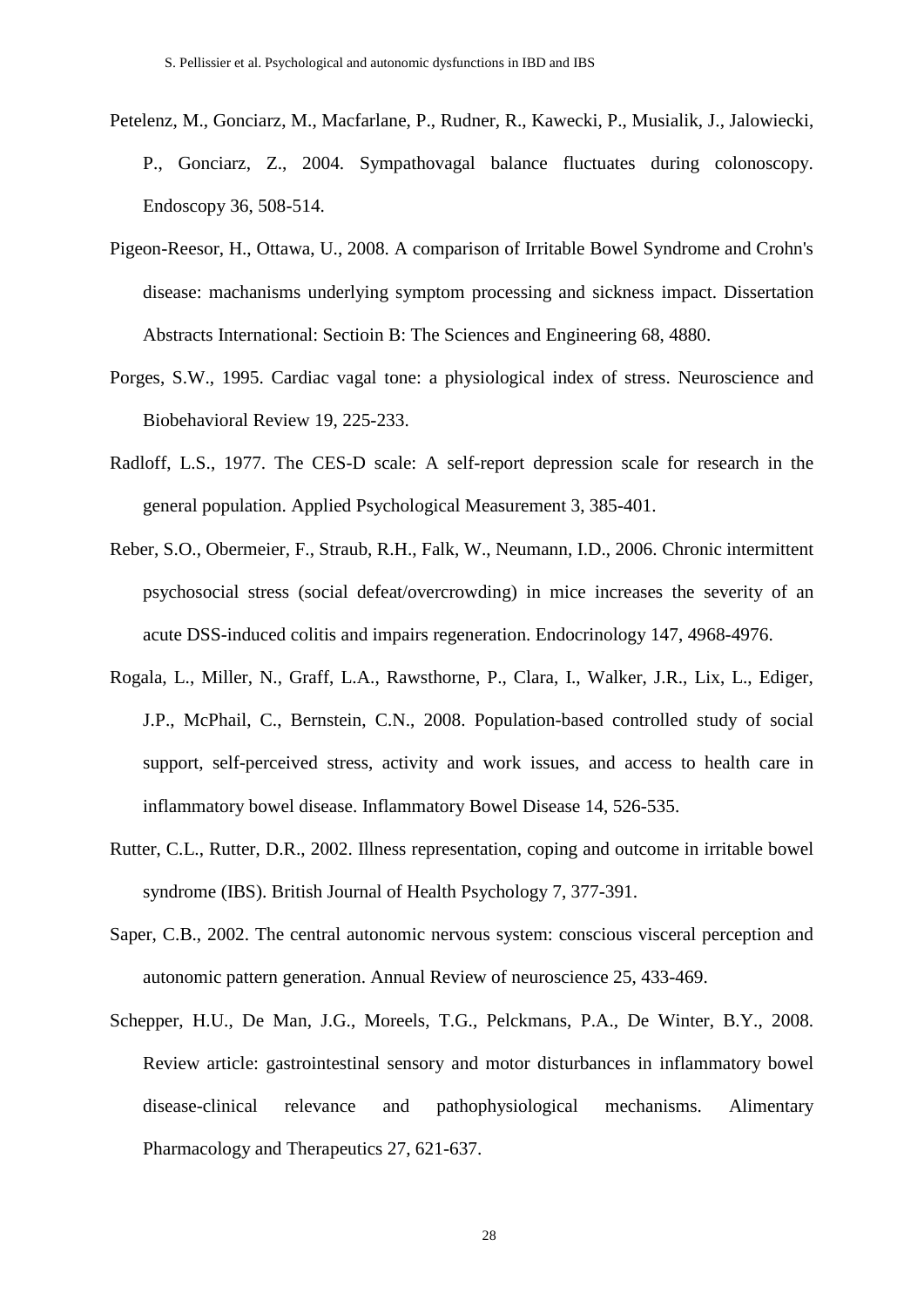- Seminowicz, D.A., Mikulis, D.J., Davis, K.D., 2004. Cognitive modulation of pain-related brain responses depends on behavioral strategy. Pain 112, 48-58.
- Sharma, P., Makharia, G.K., Ahuja, V., Dwivedi, S.N., Deepak, K.K., 2009. Autonomic dysfunctions in patients with inflammatory bowel disease in clinical remission. Dig Dis Sci 54, 853-861.
- Spaziani, R., Bayati, A., Redmond, K., Bajaj, H., Bienenstock, J., Collins, S.M., Kamath, M.V., 2008. Vagal dysfunction in irritable bowel syndrome assessed by rectal distensioni and baroreceptor sensitivity. Neurogastroenterol Motil 20, 336-342.
- Spetalen, S., Sandvik, L., Blomhoff, S., M.B., J., 2008. Autonomic function at rest and in response to emotional and rectal stimuli in women with irritable bowel syndrome. Dig Dis Sci 53, 1652-1659.
- Stasi, C., Orlandelli, E., 2008. Role of the brain-gut axis in the pathophysiology of Crohn's disease. Digestive Disease 26, 156-166.
- Straub, R.H., Grum, F., Strauch, U., Capellino, S., Bataille, F., Bleich, A., Falk, W., Schölmerich, J., Obermeier, F., 2008. Anti-inflammatory role of sympathetic nerves in chronic intestinal inflammation. Gut 57, 911-921.
- Sugaya, N., Nomura, S., 2008. relationship between cognitive appraisals of symptoms and negative mood for subtypes of irritable bowel syndrome. BioPsychoSocial Medecine 2, 1-6.
- Tanaka, T., Manabe, N., Hata, J., Kusunoki, H., Ishii, M., Sato, M., Kamada, T., Shiotani, A., Haruma, K., 2008. Characterization of autonomic dysfunction in patients with irritable bowel syndrome using fingertip blood flow. Neurogastroenterology and Motility 20, 498- 504.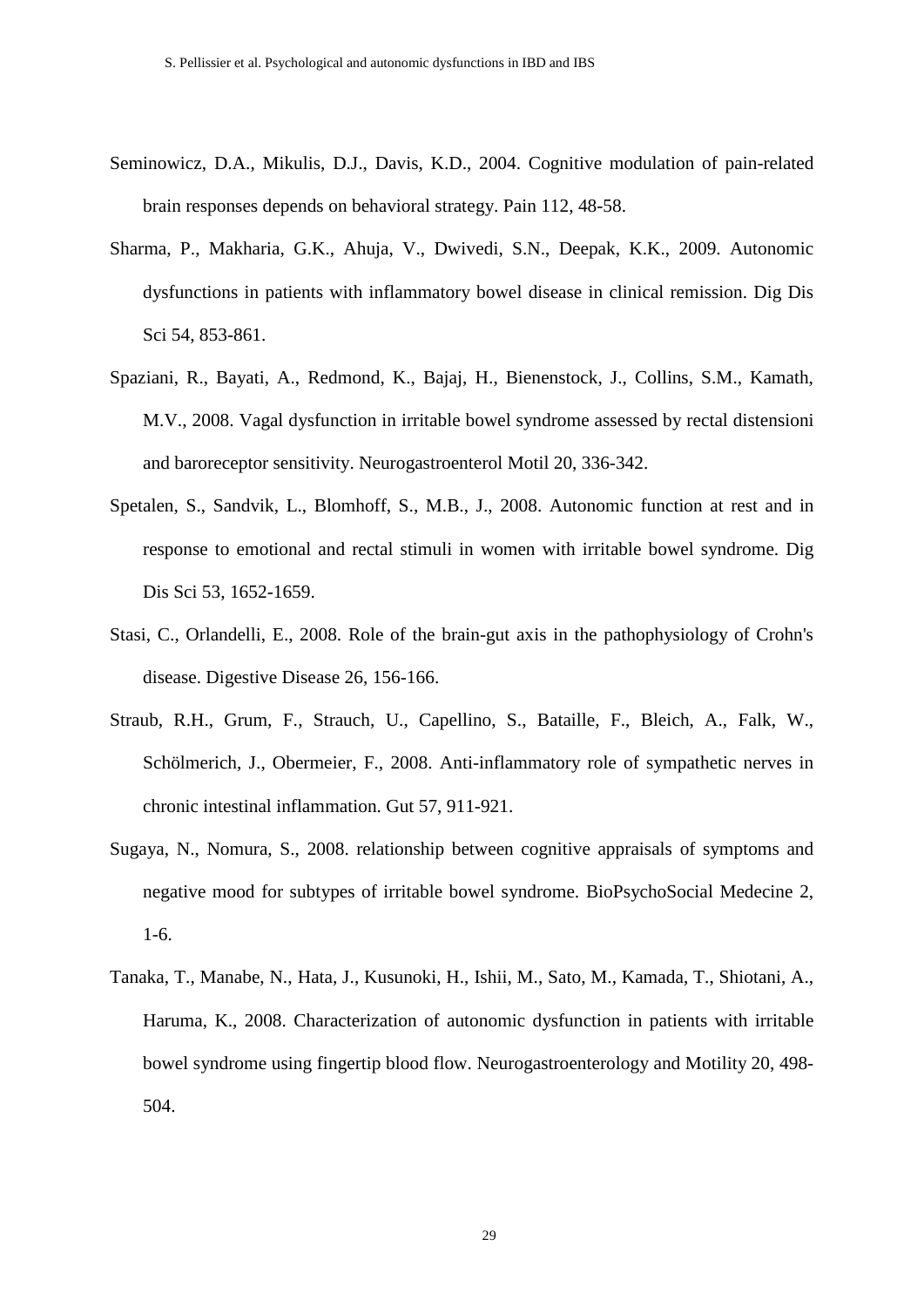- Tang, L.Y., Nabalamba, A., Graff, L.A., Bernstein, C.N., 2008. A comparison of selfperceived health status in inflammatory bowel disease and irritable bowel syndrome patients from a Canadian national population survey. Canadian Journal of Gastroenterology 22, 475-483.
- Taylor, C.T., Keely, S.J., 2007. The autonomic nervous system and inflammatory bowel disease. Autonomic Neuroscience 133, 104-114.
- Taylor, J.A., Carr, D.L., Myers, C.W., Eckberg, D.L., 1998. Mechanisms underlying verylow-frequency RR-interval oscillations in humans. Circulation 98, 547-555.
- Thompson, R.J., Gustafson, K.E., 1996. Adaptation to chronic childhood illness. American Psychological Association, Washington DC.
- Thompson, W.G., Heaton, K.W., Smyth, G.T., Smyth, C., 2000. Irritable bowel syndrome in general practice: prevalence, characteristics, and referral. In, Gut. pp. 78-82.
- Thompson, W.G., Longstreth, G.F., Drossman, D.A., Heaton, K.W., Irvine, E.J., Müller-Lissner, S.A., 1999. Functional bowel disorders and functional abdominal pain. Gut 45, 43-47.
- Truong, T.T., Naliboff, B.D., Chang, L., 2008. Novel techniques to study visceral hypersensitivity in irritable bowel syndrome. Current Gastroenterology Reports 10, 369- 378.
- Van Orshoven, N.P., Andriesse, G.I., Van Schelven, L.J., Smout, A.J., Akkermans, L.M., Oey, P.L., 2006. Subtle involvement of the parasympathetic nervous system in patients with irritable bowel syndrome. Clinical Autonomic research 16, 33-39.
- Vitaliano, P.P., Russo, J., Carr, J.E., Maiuro, R.D., Maiuro, R.D., Becker, J., 1985. The Ways of Coping Checklist: revision and psychometric properties. 1985; 20: 3-26. Multivariate Behavioral Research 20, 3-26.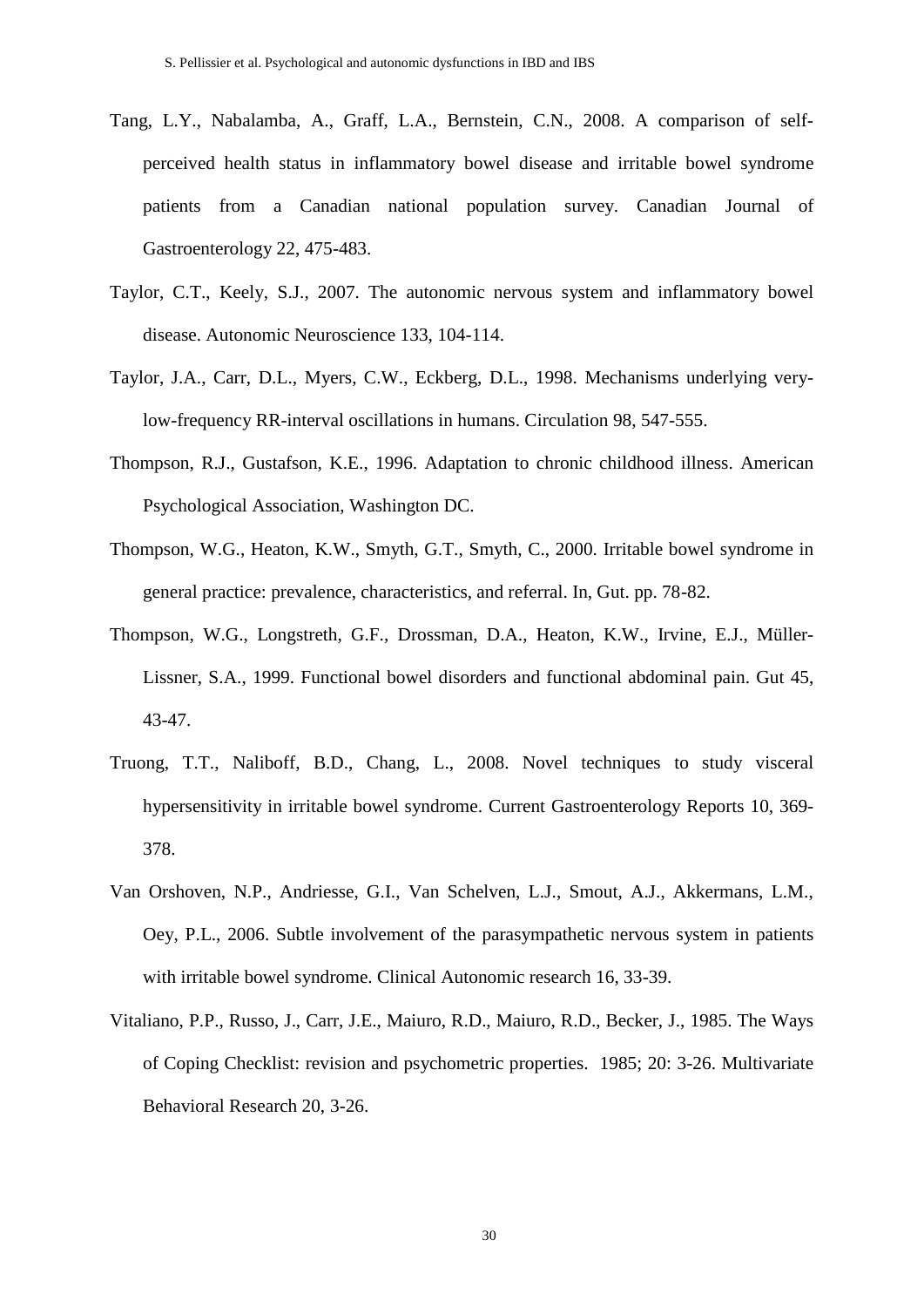- Von Stein, P., Lofberg, R., Kuznetsov, N.V., Gielen, A.W., Persson, J.O., Sundberg, R., Von Stein, O.D., 2008. Multigene analysis can discriminate between ulcerative colitis, Crohn's disease and irritable bowel syndrome. Gastroenterology 134, 1869-1881.
- Wallston, K.A., Wallston, B.S., DeVellis, R., 1978. Development of the Multidimensional Health Locus of Control (MHLC) Scales. Health Education Monography 6, 160-170.
- Watson, D., Clark, L.A., Tellegen, A., 1988a. Development of a brief measure of positive and negative affect : the PANAS scales. Journal of Personality and Social Psychology 54, 1063-1070.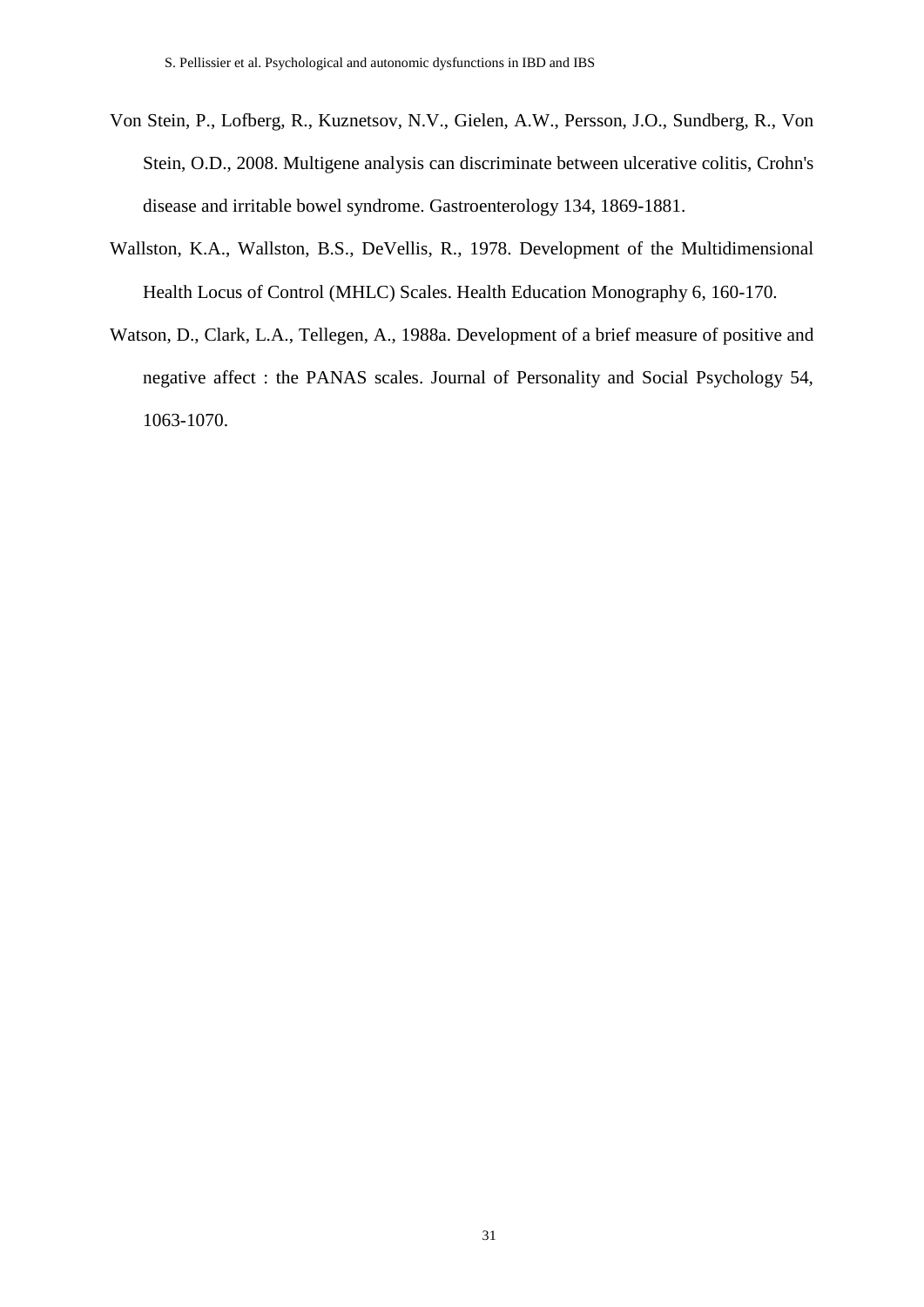**Table 1.** Subject demographics.

|                                              | <b>Healthy</b> | <b>IBD</b>                            | <b>IBS</b>    |                |
|----------------------------------------------|----------------|---------------------------------------|---------------|----------------|
|                                              |                | CD                                    |               |                |
|                                              |                | <b>UC</b>                             |               |                |
| <b>Total number of</b>                       | 21             | 26                                    | 22            | 27             |
| subjects                                     |                |                                       |               |                |
| Mean age-yr (sem)                            | $39 \pm 12$    | $43 \pm 14$                           | $42 \pm 16$   | $40 \pm 14$    |
| Sex-M/F                                      | 8/13           | 8/18                                  | 9/13          | 9/18           |
| <b>Mean duration of</b>                      |                | $14.2(4-29)$                          | $10.7(2-32)$  | $9.1(1-21)$    |
| disease-yr (range)                           |                |                                       |               |                |
| <b>IBS</b>                                   |                |                                       |               |                |
| - Low abdominal pain                         |                |                                       |               | 20             |
| (VAS < 5/10)                                 |                |                                       |               |                |
| - High abdominal                             |                |                                       |               | $\overline{7}$ |
| pain $(VAS > 5/10)$                          |                |                                       |               |                |
| <b>IBD</b>                                   |                |                                       |               |                |
| Inactive disease                             |                | 21                                    | 16            |                |
| Mean HBI (range)                             |                | $0.7(0-4)$                            |               |                |
| Mean Lichtiger's                             |                |                                       | $3.2(1-7)$    |                |
| score (range)                                |                |                                       |               |                |
| Active disease                               |                | 5                                     | 6             |                |
| Mean HBI (range)                             |                | $8(6-11)$                             |               |                |
| Mean Lichtiger's<br>$\overline{\phantom{a}}$ |                |                                       | $12.2(11-13)$ |                |
| score (range)                                |                |                                       |               |                |
| <b>Disease location</b>                      |                |                                       |               |                |
| Colitis                                      |                | 10                                    |               |                |
| <b>Ileitis</b>                               |                | $8\,$                                 |               |                |
| Ileo-colitis                                 |                | 8                                     |               |                |
| Pancolitis                                   |                |                                       | 6             |                |
| Left-sided colitis                           |                |                                       | 16            |                |
| Smoker (n)                                   |                | $\overline{4}$                        | $\mathbf{1}$  |                |
| <b>Treatment on inclusion:</b>               |                |                                       |               |                |
| no. of patients (mean                        |                |                                       |               |                |
| dose)                                        |                |                                       |               |                |
| Mesalamine<br>$\overline{a}$                 |                | 2(2g)                                 | 13(2,5g)      |                |
| Prednisone                                   |                | 1(30mg)                               | 3(30mg)       |                |
| Budesonide                                   |                | 1(6mg)                                |               |                |
| Azathioprine/6-<br>$\overline{\phantom{0}}$  |                | 18 (150mg)                            | 6(150mg)      |                |
| <b>MP</b>                                    |                |                                       |               |                |
| Methotrexate                                 |                | 3(15mg)                               |               |                |
| Infliximab (each 8                           |                | $1 \left( \frac{5mg}{kg} \right)$ iv) |               |                |
| weeks)                                       |                |                                       |               |                |
| Antispamodics                                |                |                                       |               | $\overline{c}$ |
| Antidiarrheic                                |                |                                       |               | $\overline{2}$ |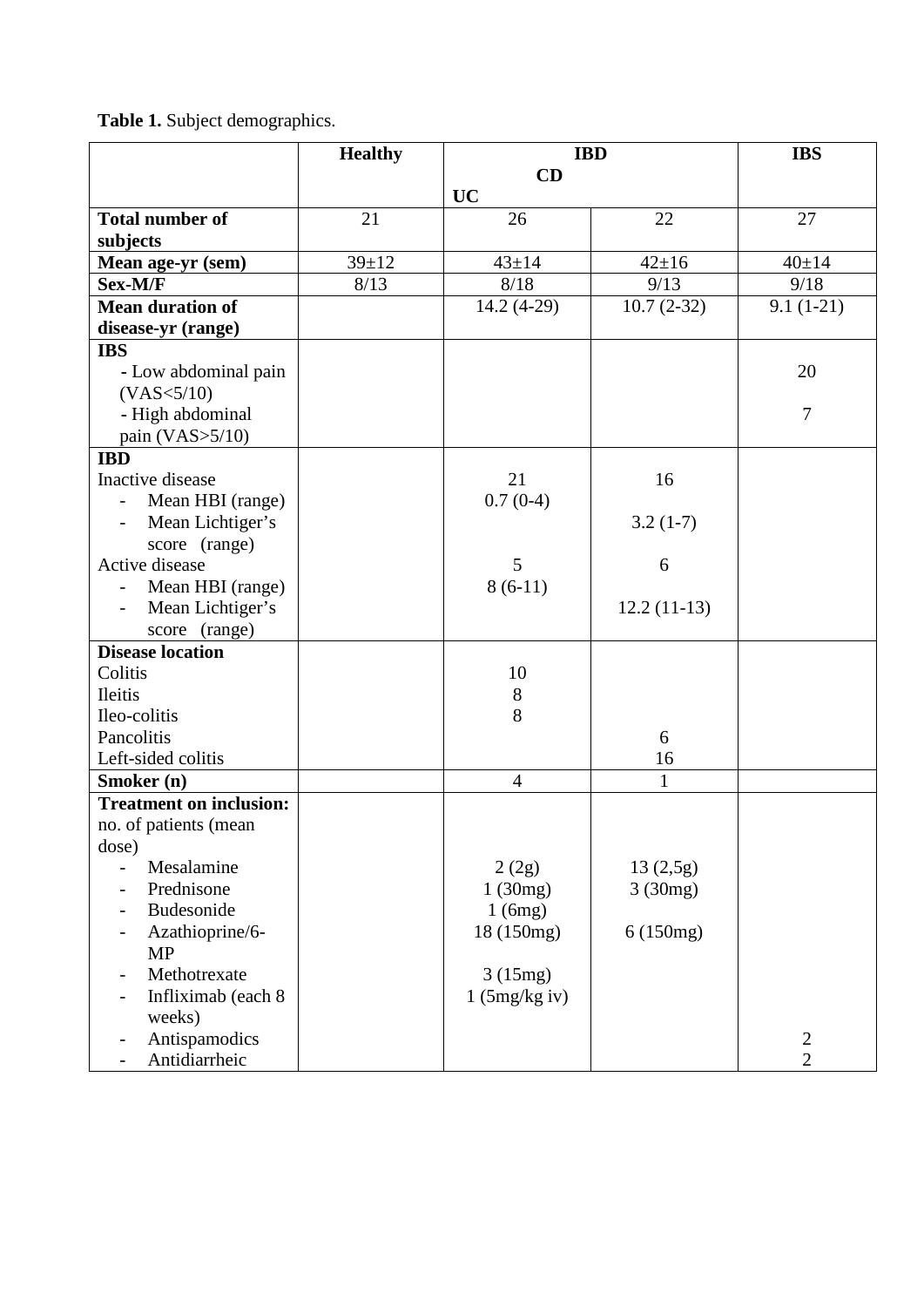**Table 2**. Descriptive variables (mean±sem) of the positive and negative affective adjustments in healthy subjects and patients, corresponding to the principle factor of affective adjustment. This factor includes several affective variables representative of anxiety, negative mood, depressive symptomatology and perceived stress. Patients presenting a low score on this principle factor are considered as positively adjusted and those with a high score are negatively adjusted (see Mat&Met for more precisions)

|              | <b>Healthy</b>   | CD               |                  | UC               |                  | <b>IBS</b>       |                  |
|--------------|------------------|------------------|------------------|------------------|------------------|------------------|------------------|
|              |                  | $CD^+$           | CD               | $UC^+$           | UC <sup>-</sup>  | $IBS^+$          | IBS <sup>-</sup> |
|              | $N=21$           | $N=13$           | $N=8$            | $N=13$           | $N=9$            | $N=10$           | $N=17$           |
| STAI-trait   | $42.95 \pm 1.41$ | $35.85 \pm 1.60$ | $55.08 \pm 2.07$ | $38.92 \pm 2.03$ | $53.22 \pm 1.43$ | $40.33 \pm 1.46$ | $56.58 \pm 1.58$ |
| STAI-state   | $33.76 \pm 2.21$ | $30.50 \pm 1.39$ | $48.41 \pm 3.44$ | $31.30 \pm 1.71$ | $52.77 \pm 3.30$ | $32.40 \pm 2.06$ | $47.94 \pm 2.86$ |
| CES-D        | $8.57 \pm 1.19$  | $7.71 \pm 1.22$  | $25.58 \pm 2.89$ | $12.30 \pm 2.17$ | $23.88 \pm 2.63$ | $8.60 \pm 1.40$  | $26.88 \pm 2.87$ |
| <b>PANAS</b> | $20.80 \pm 1.81$ | $19.42 \pm 1.50$ | $29.83 \pm 1.41$ | $19.61 \pm 1.06$ | $30.44 \pm 2.62$ | $21.90 \pm 1.10$ | $30.35 \pm 1.92$ |
| <b>PSS</b>   | $34.95 \pm 1.54$ | $30.78 \pm 1.62$ | $47.75 \pm 1.67$ | $35.53 \pm 1.17$ | $44.22 \pm 2.77$ | $31.60 \pm 1.92$ | $43.76 \pm 1.35$ |